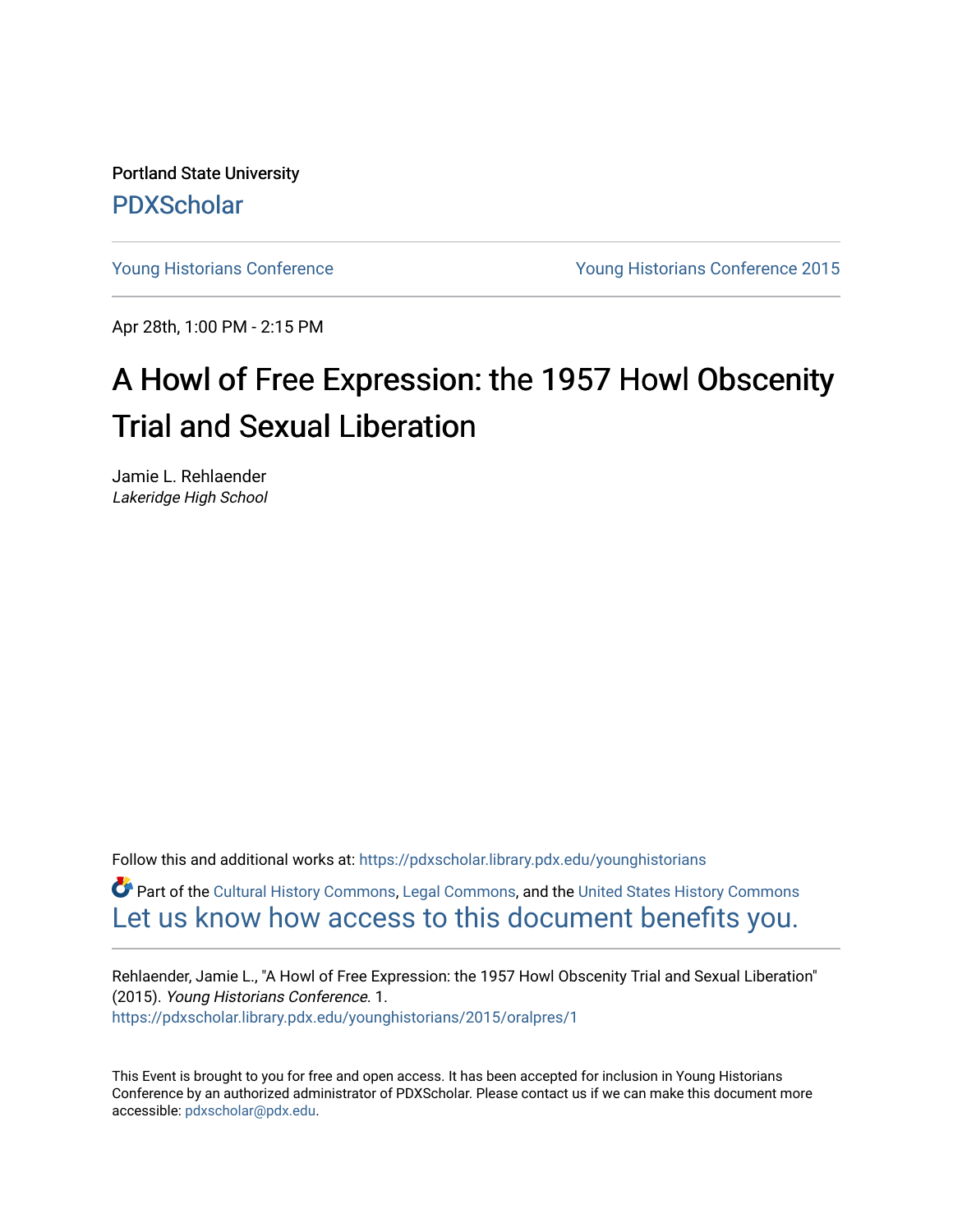## A HOWL OF FREE EXPRESSION: THE 1957 HOWL OBSCENITY TRIAL AND SEXUAL LIBERATION

Jamie L. Rehlaender

Dr. Karen Hoppes HST 201: History of the US Portland State University March 19, 2015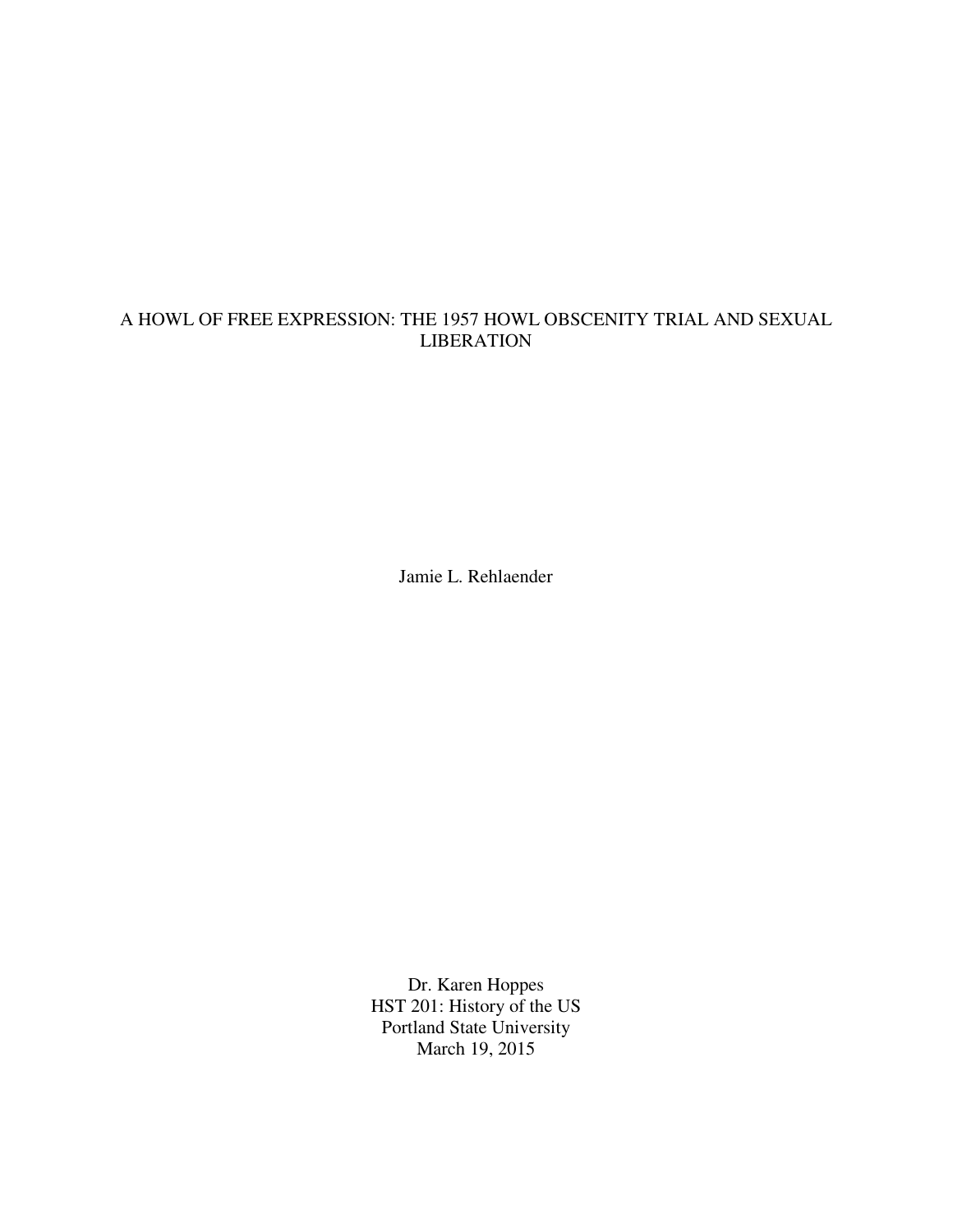## A HOWL OF FREE EXPRESSION: THE 1957 HOWL OBSCENITY TRIAL AND SEXUAL LIBERATION

Allen Ginsberg's first recitation of his poem *Howl*, on October 13, 1955, at the Six Gallery in San Francisco, ended in tears, both from himself and from members of the audience. "The people gasped and laughed and swayed," One Six Gallery gatherer explained, "they were psychologically had, it was an orgiastic occasion."<sup>1</sup> Ironically, Ginsberg, upon initially writing *Howl*, had not intended for it to be a publicly shared piece, due in part to its sexual explicitness and personal references. He worried about how others would receive the untraditional language and controversial practices expressed throughout *Howl*, in particular, the homosexual references.<sup>2</sup> Immediately following the Six Gallery reading, Lawrence Ferlinghetti, the publisher for City Lights Books, contacted Ginsberg, stating: "I greet you at the beginning of a great career. When do I get the manuscript?"<sup>34</sup>

<u>.</u>

<sup>1</sup> Ginsberg to Lionel Trilling, August 1947, Ginsberg Collection, Stanford University as seen in Steven Watson, *The Birth of the Beat Generation: Visionaries, Rebels and Hipsters 1944-1960* (New York: Pantheon Books, 1995), 187.

<sup>2</sup> Michael Schumacher, *Dharma Lion: A biography of Allen Ginsberg* (New York: St. Martin's Press, 1992), 545.

<sup>3</sup> Ginsberg, Journals, Ginsberg Collection, Stanford University as seen in Steven Watson, *The Birth of the Beat Generation: Visionaries, Rebels and Hipsters 1944-1960* (New York: Pantheon Books, 1995), 187.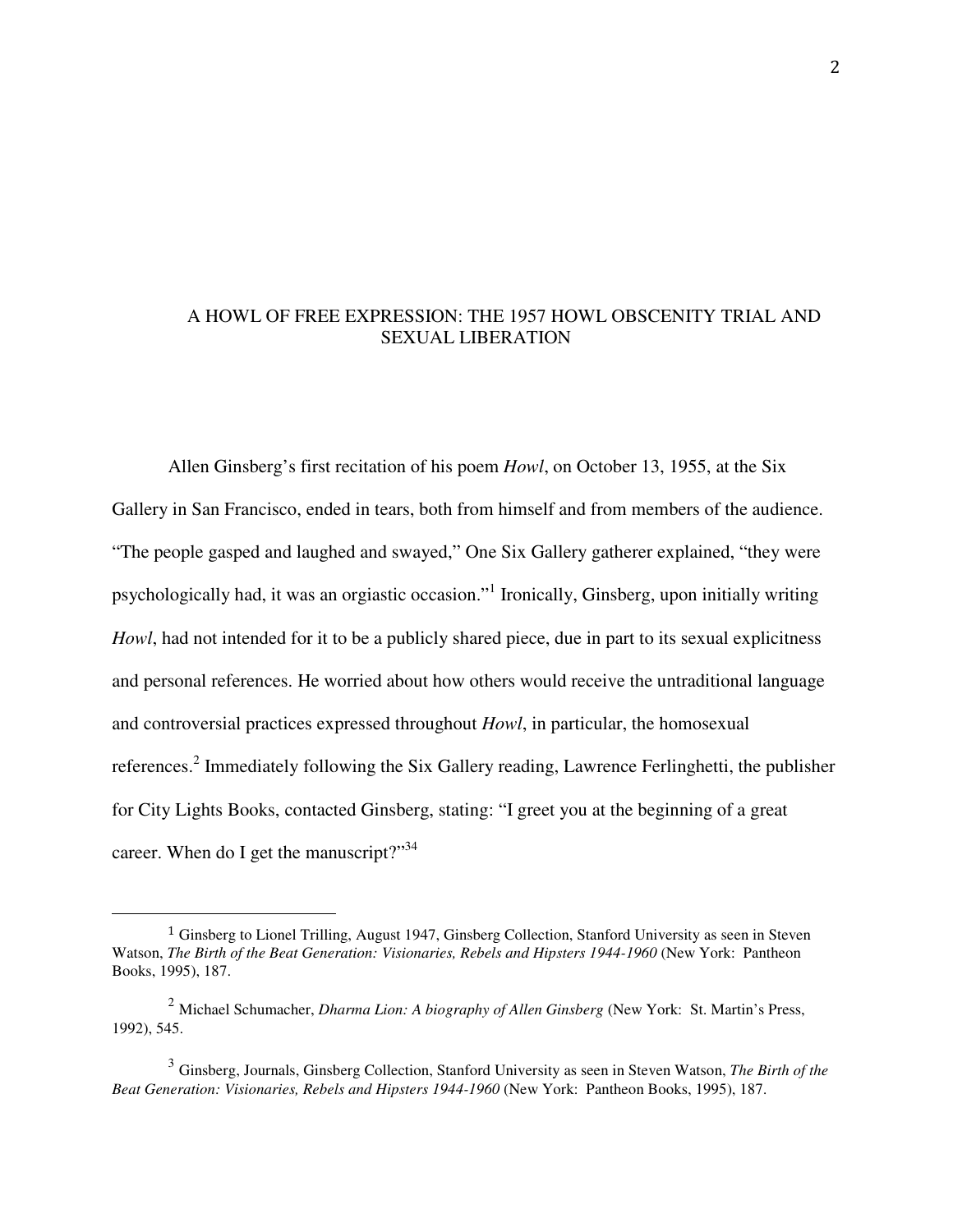Allen Ginsberg had originally started *Howl* upon receiving news that a close friend and fellow beatnik, Carl Solomon, had been admitted to a mental institution. Inspired by this event, the first line of *Howl* commenced: "I saw the best minds of my generation destroyed by madness, starving hysterical naked…" and continued along this premise, elaborating on the emotionally destructive nature of the conformist American post-war society.<sup>5</sup> Through his poem, Ginsberg depicted the culture of the Beat Generation, a movement of social outcasts who rejected traditional customs in order to obtain emotional and spiritual liberation. <sup>6</sup> Beatniks—the par-takers of the Beat Generation—often engaged in behavior that opposed social conventions, such as sexual promiscuity, drug abuse, and homosexuality.<sup>7</sup> Ginsberg aimed to encompass these values in *Howl*, further projecting beat culture by using words that were relevant to his experience. It was the use of these words that initially caught the attention of the San Francisco office of the U.S. Customs.

On March 25, 1957, Federal Collector of Customs, Chester Macphee, seized 520 copies of *Howl and Other Poems* by Allen Ginsberg as they were shipped into San Francisco, declaring

-

<sup>5</sup> Allen Ginsberg, *Howl and Other Poems* (San Francisco: City Lights Books, 1956), 3.

<sup>&</sup>lt;sup>6</sup> The Beat Generation was initially given its title by Jack Kerouac, who utilized the term "beat" to mean "worn out" and "exhausted": a people beat down by the orthodoxy and superficial consumerism of American society after World War II. The term grew to encompass a greater range of meaning, representing also the thirst for adventure and search for meaning that constituted beatnik ideals.

 $<sup>7</sup>$  This behavior is largely represented in the literature of the generation. Jack Kerouac gained fame for his</sup> novel, *On the Road*, which characterized the frantic traveling aspect of beat life, and William Burroughs for his *Naked Lunch*, which detailed his drug addiction and homosexuality.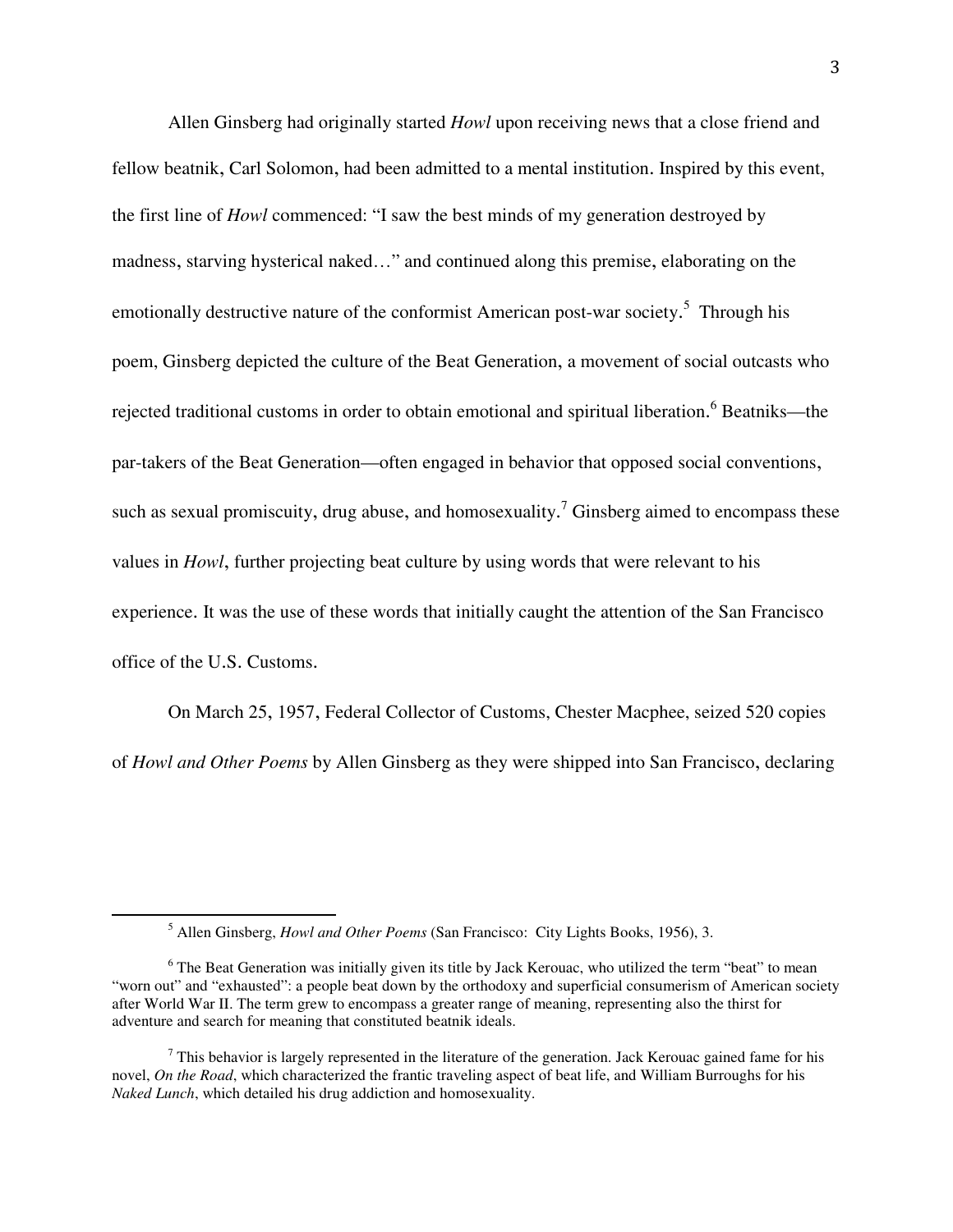it obscene material that "you wouldn't want your children to come across."<sup>8</sup> The obscenity that Macphee referred to consisted of a number of four letter words and "vulgar" phrases, used throughout the principal work of the book, Ginsberg's poem *Howl.* Many of the phrases that were deemed obscene either discussed sexual actions, or referred to sexuality and sexual behavior. Nonetheless, these implications were merely aspects of the work, and did not constitute the purpose as a whole.

Newspaper commentary demonstrated that public reaction to the initial confiscation of *Howl and Other Poems* was mixed. Some disregarded *Howl* as no better than pornography, and backed Macphee in his seizure. "As a parent of teen-age children, I wish to support Mr. Macphee in his attempt to keep dirty books out of this country," stated one letter published in the *San Francisco Chronicle*. "If the people who oppose this filth sit quietly by while a minority of liberalities shout to open the gates to obscene books and poems it may well be that this minority with soon swamp the country with the filth and dirt they love so well."<sup>9</sup> Others viewed the matter differently, proclaiming value in Ginsberg's literary portrayal and lawlessness in the Customs confiscation. Mark S. Wittenberg, in the *San Francisco Chronicle,* represented this perspective as he stated: "I should say that when Mr. Macphee saw too many four letter words, he neither saw nor read anything else. Allen Ginsberg's poem may be a lot of things...but it is not obscene.

<sup>&</sup>lt;sup>8</sup> Macphee was federal collector of customs for the 18th District, composed of California, Nevada, and Utah (www.sfgate.com); *Howl* was originally printed in England in order to avoid obscenity complications, and then imported into the United States for selling; Schumacher, 551.

<sup>9 &</sup>quot;Letters to the Editor.," San Francisco Chronicle, (April 1957) as seen in Bill Morgan and Nancy J Peters, Howl on Trial: The Battle for Free Expression (San Francisco: City Lights Books, 2006), 104.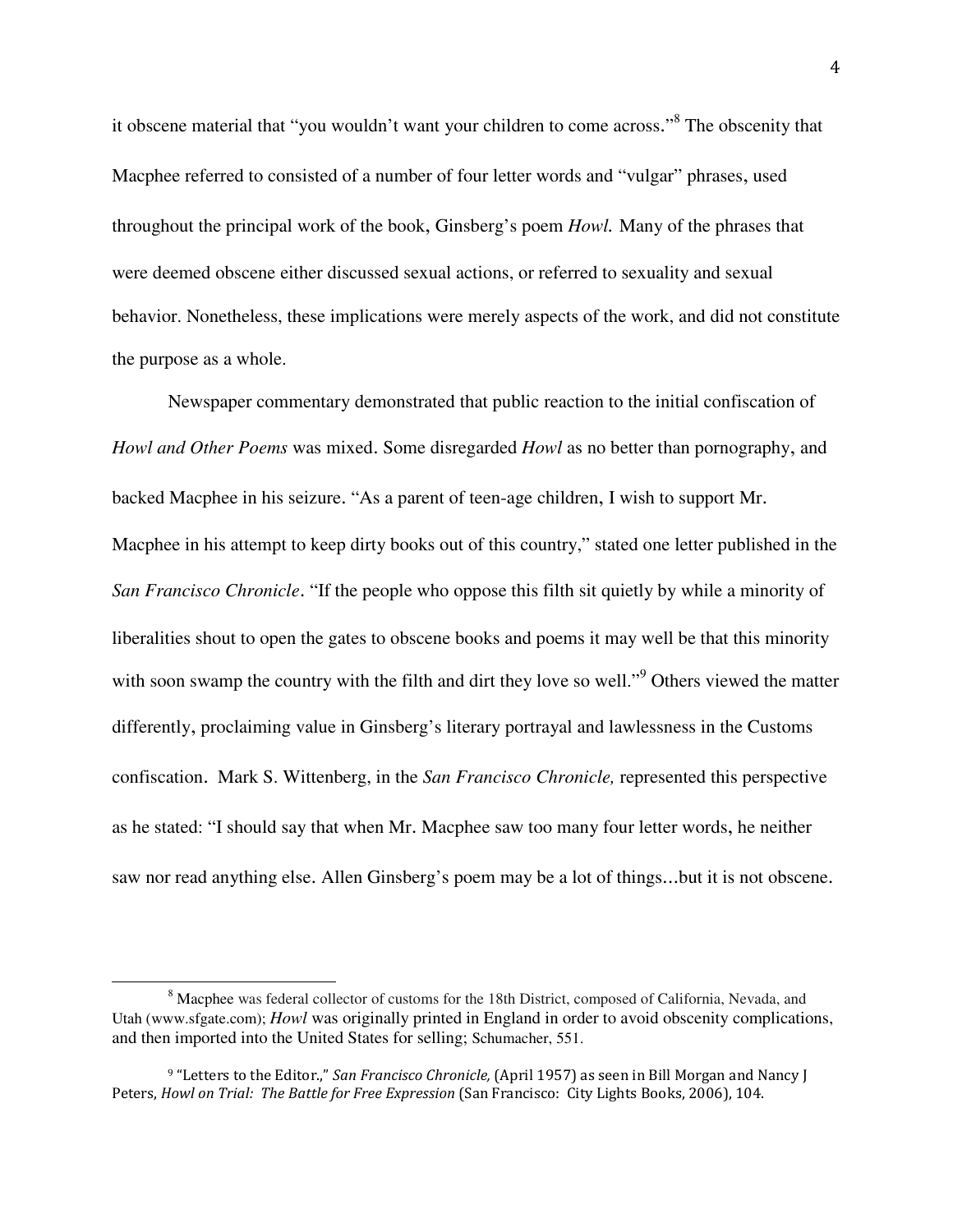I ask, in a loud and angry voice: What does Mr. Macphee think he is doing?"<sup>10</sup> Others, putting aside their opinion of *Howl* as a work, were riled by the audacity of a Collector of Customs to regulate their access to literature, especially when he measured obscenity on a scale of adolescent appropriateness. Anthony Boucher of the Censorship Committee recited that Justice Frankfurter previously wrote: "quarantining the general reading public against books not too rugged for grown men and women in order to shield juvenile innocence, is to burn the house to roast the pig."<sup>11</sup> Lawrence Ferlinghetti, the publisher of *Howl and Other Poems,* shared this opinion. Ferlinghetti, in the *San Francisco Chronicle* article, emphasized that officials were merely trying to censor a reflection of their own society by censoring *Howl:* "The great obscene wastes of "Howl" are the sad wastes of the mechanized world, lost among atom bombs and insane nationalisms, billboards and TV antennae."<sup>12</sup> Ferlinghetti utilized this image to play Macphee's words against him, stating that the concept portrayed is "a world, in short, that you wouldn't want your children to come across."<sup>13 14</sup>

Two days after Ferlinghetti stated his defense of *Howl* in the *San Francisco Chronicle*, two police officers, out of uniform, entered City Lights Bookstore and purchased a copy of *Howl and Other Poems.* Following this purchase, Shigeyoshi Murao, the bookstore clerk, was arrested,

<sup>10</sup> Ibid., 105.

<sup>11</sup> Ibid., 106.

<sup>12</sup> This World: Between the Lines.," *San Francisco Chronicle,* (May 19, 1957), as seen in Morgan and Peters, 108.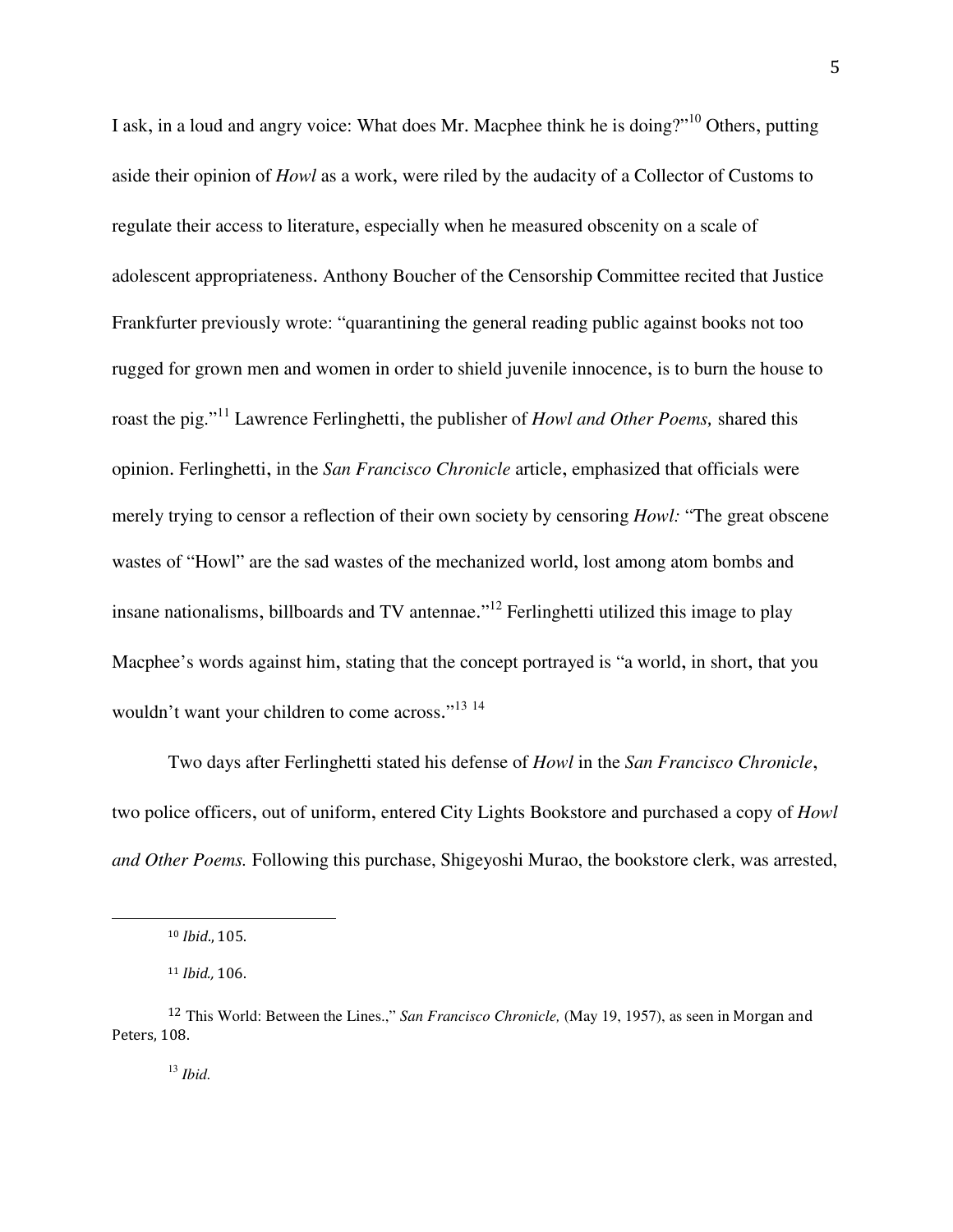and a warrant was issued for the arrest of Lawrence Ferlinghetti, who owned the bookstore.<sup>15</sup> Luckily, Ferlinghetti had taken precautions. When he suspected that there might be censorship complications with *Howl and Other Poems*, he sent a typescript of the work to the American Civil Liberties Union (ACLU), and they agreed to represent him should there be legal difficulties.<sup>16</sup> The ACLU provided bail for Murao and Ferlinghetti. Still, the San Francisco literary community was stunned by police concern with *Howl*, especially since *Howl* was considered to possess obvious literary value. Representing public feelings of oppression, a *San Francisco Chronicle* headline in reference to the *Howl* censorship read: "The Cops Don't Allow No Renaissance Here."<sup>17</sup> As a matter of fact, Captain William Hanrahan, who ordered the arrests of Murao and Ferlinghetti, intended to make an example out of *Howl*, stating "we will await the outcome of this case before we go ahead with other books."<sup>18</sup> But ironically, in his efforts to abolish *Howl*, Hanrahan propelled it to celebrity status. Not only was the community interested in the poem that could cause such commotion, but they were fed up with police exercising their power to censor literature. One article in the *San Francisco Chronicle* compared the police interference to that of Big Brother in an Orwellian society, stating that: "the point is that the cops are raiding the bookstores and presumably, with this precedent set, the literary patrol can march

<sup>16</sup> *Ibid.,* 253.

 $\overline{a}$ 

<sup>18</sup> Morgan and Peters, 201.

<sup>15</sup> Schumacher, 254.

<sup>&</sup>lt;sup>17</sup> Steven Watson, The Birth of the Beat Generation: Visionaries, Rebels and Hipsters 1944-1960. (New York: Pantheon Books, 1995), 250.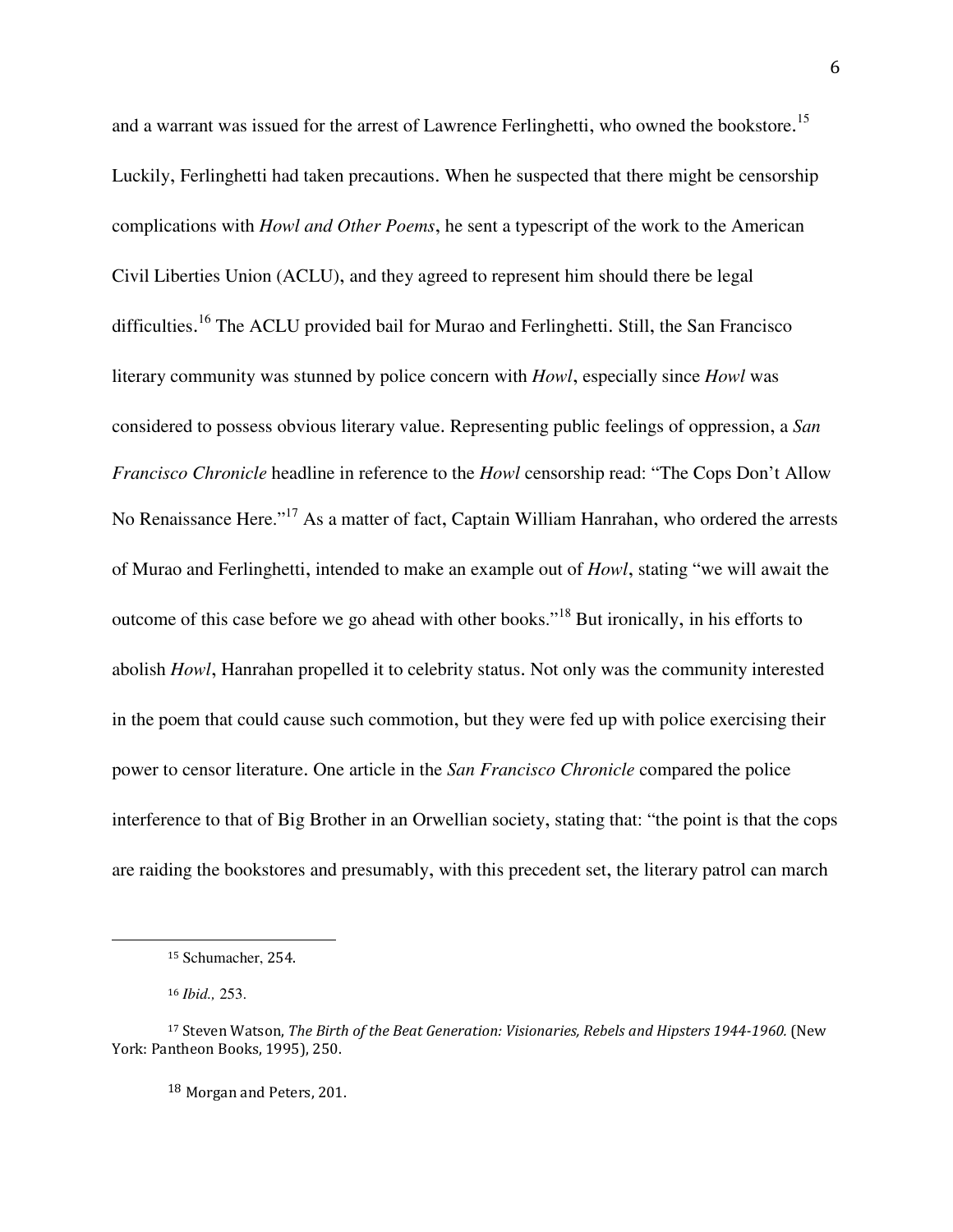into any store in town and arrest the personnel at will."<sup>19</sup> Another article detailed the petition of twenty-one of "San Francisco's leading booksellers" to Mayor George Christopher to end police censorship of books, claiming that "this sort of censorship has no place in a democratic society."<sup>20</sup> This clash of opinion between police officials and the public built anticipation for the trial, which was scheduled for August 1957.

*Howl and Other Poems* was not the first book to fall victim to censorship. According to the American Library Association, the number one theme that has incited literary censorship throughout the years is sexual explicitness.<sup>21</sup> This pattern was originally set in 1749, with the banning of John Cleland's *Fanny Hill: Memoirs of a Woman of Pleasure*, which detailed the life and experiences of a prostitute.<sup>22</sup> This novel celebrated sexual activity, and included a greater range of sexual descriptions than almost all other novels of that time period. Similar to *Howl*, it depicted both heterosexual and homosexual intimate encounters.<sup>23</sup> The obscenity trial for the novel was held in 1821, in which the publisher of the work was charged for "corrupting, debauching, and subverting the morals of youth."<sup>24</sup> *Fanny Hill* was declared obscene, and with this conviction a model for censoring sexually explicit literature was set. The Government was

 $\overline{a}$ 

<sup>22</sup> Morgan and Peters, 8.

<sup>23</sup> Ruth Graham, "How 'Fanny Hill' Stopped the Literary Censors" [article on-line] (Boston, MA: The Boston Globe, July 2013, accessed February 2015); available from http://www.bostonglobe.com/ideas/2013/07/06/ how-fanny-hill-stopped-literary-censors/YEx9KPuHMv5O5avhB87MeI/story.html

<sup>24</sup> Morgan and Peters, 8.

<sup>19</sup> Ibid., 113.

<sup>20</sup> Ibid., 116.

<sup>21</sup> American Library Association, *Intellectual Freedom and Censorship Q&A* [article on-line] (Chicago, IL: American Library Association, 1996-2015, accessed 8 February 2015); available from http://www.ala.org/advocacy/intfreedom/censorshipfirstamendmentissues/ifcensorshipqanda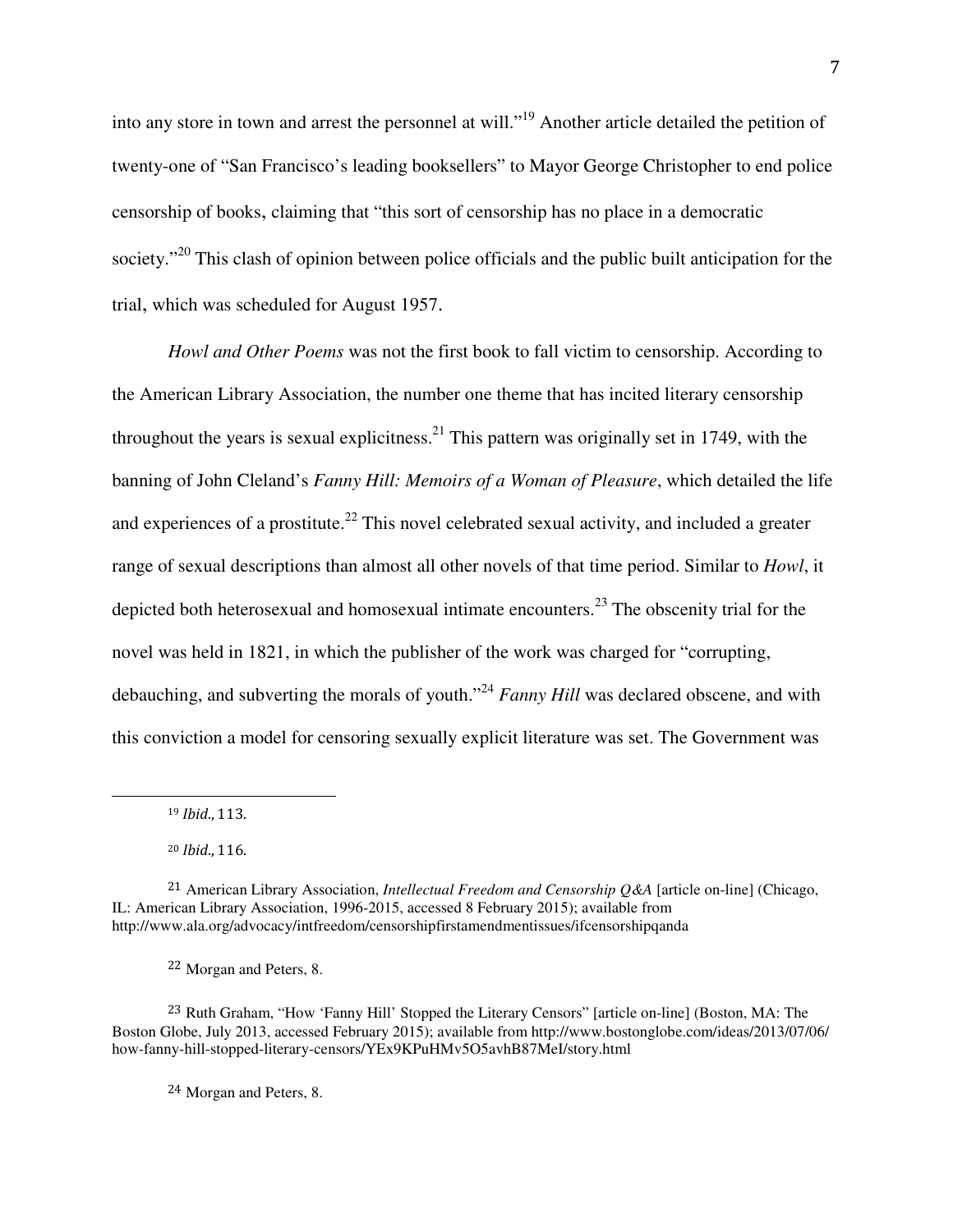granted the ability to forbid the circulation of written work, despite any literary value or ethical perspective that it may possess, if it contained obvious sexual references.

 This trend of sexual suppression was elevated in the 1870's, as Anthony Comstock, a campaigner of the post Civil War purity movement, adopted the mission of ridding all sexual mentions from the public eye. In 1873, with the help of Congress, Comstock passed the first federal anti-obscenity law, which made it illegal to send anything involving sex through the mail, including information about contraceptives and sex education.<sup>25</sup> This law represented the magnitude of Government intolerance towards all things associated with sex. Sex became obscenity. And it was more than just sexual references being censored, it was human expression. Authors who wrote legitimate pieces of literature found that their work was banned under these obscenity regulations, such as Walt Whitman's *Leaves of Grass* or Leo Tolstoy's *The Kreutzer Sonata.<sup>26</sup>* The intolerance for sexual references undermined any other meaning that was expressed throughout these pieces, limiting not only artistic freedom of the authors, but also public access to this literature.

The censorship of *Howl* was merely another example of this sexual suppression. For this criminal case, representing the State of California, Ralph McIntosh assumed the title as the prosecutor.<sup>27</sup> McIntosh, in his opening statement, suggested that Judge Clayton W. Horn was already aware of the lewdness of the words used in *Howl*. He maintained that Judge Horn could interpret the existing rules regarding obscenity as he wished. To defend Lawrence Ferlinghetti and *Howl and Other Poems* in trial, the ACLU enlisted J.W. Ehrlich, a veteran criminal trial

<sup>25</sup> *Ibid., 7.* 

<sup>26</sup> *Ibid., 9.* 

<sup>27</sup> Schumacher, 255.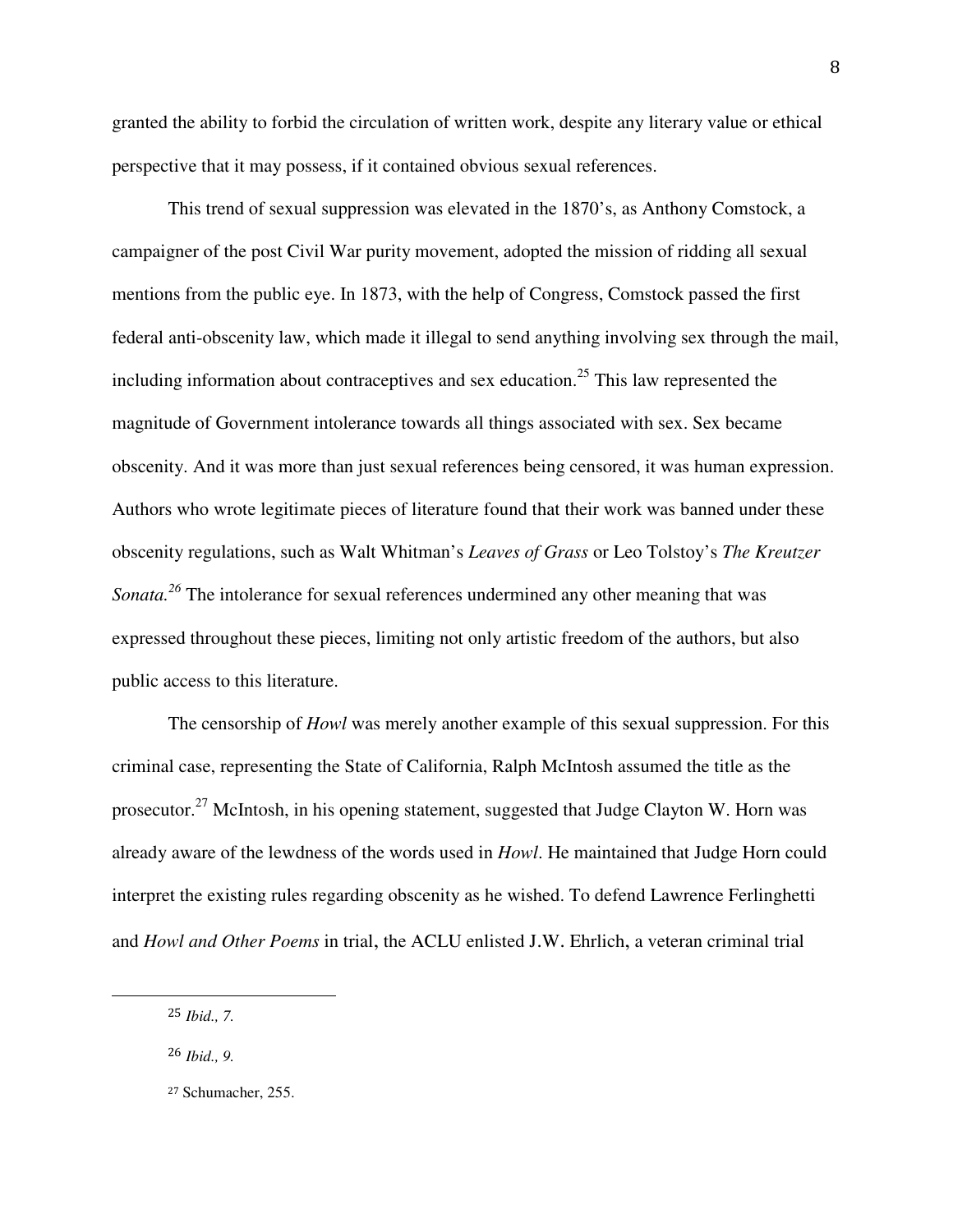lawyer. In his opening statement, Ehrlich defended the literary merit of *Howl* as a whole, insisting that obscene words do not constitute obscene books. As he pointed out, obscenity charges often arise when individuals become offended by certain four letter words, despite the fact that these words are not actually harmful to the general public. Moreover, he asserted that *Howl and Other Poems* was not sold with the purpose of arousing lewd thoughts, and would similarly not be purchased with this intent.

McIntosh provided two literary witnesses in order to prove that expert opinion could differ on the matter of a single work, although their arguments were relatively weak. David Kirk, assistant professor of English at the University of San Francisco, possessed credentials but provided an ineffective statement of discretization, stating that *Howl* was merely a "weak imitation" of Whitman's *Leaves of Grass*, although he regarded *Leaves of Grass* to be a great work. <sup>28</sup> McIntosh's other witness, Gail Potter, stated that when reading *Howl*, "you feel like you are going through the gutter", and that she "didn't linger on it too long", although this proved to be the strongest point that she concocted.

As the defendant, Ehrlich first called Mark Schorer, a Professor of English—and Chairman of Graduate Studies in English—at the University of California, as a witness.<sup>29</sup> Schorer stated that, through *Howl,* Ginsberg attempted to demonstrate an interpretation of his own human experience, and that the utilization of "obscene" words was necessary to depict an accurateness of modern day culture. When questioned by McIntosh about the exact meaning of certain lines or phrases, Schorer explained: "Sir, you can't translate poetry into prose. That's

<sup>28</sup> Ibid., 262.

 $\overline{a}$ 

<sup>29</sup> Ibid., 126.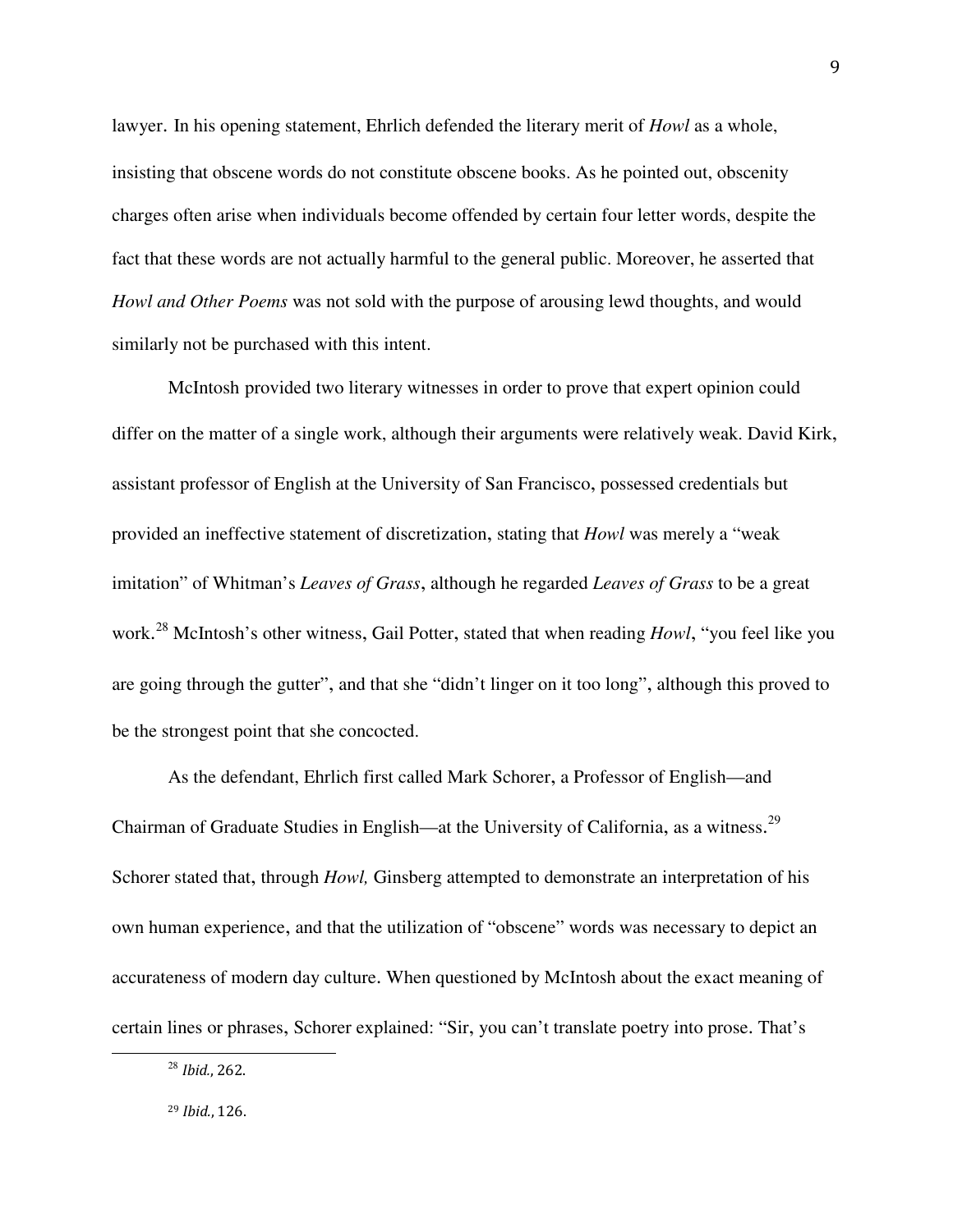why it's poetry."<sup>30</sup> McIntosh further attempted to attack the language of *Howl*, targeting direct words that he believed weren't "necessary". Schorer, along with other witnesses for the defense, attested to the social importance of *Howl*, and to the contribution of these words to Ginsberg's work. Luther Nichols, a book editor and critic, argued for the defendant by insisting that "the words [Ginsberg] has used are valid and necessary if he's to be honest with his purpose."<sup>31</sup> Kenneth Rexroth, a poet, editor, and distinguished book reviewer deemed *Howl* to be "probably the most remarkable single poem published by a young man since the second war."<sup>32</sup> Unaltered by McIntosh's questioning, these witnesses, confident in their conviction of the literary merit of *Howl*, worked to provide the defense with a strong case.

McIntosh closed his case with a statement directed towards Judge Clayton W. Horn, questioning how he would feel if the type of words used in *Howl* were broadcasted in other public sources, such as the newspaper or over the radio. He declared that since expert opinion may differ in regard to the social importance of *Howl*, it was ultimately irrelevant, despite the fact that this statement undermined the precedent set in the 1922 *Mademoiselle de Maupin* censorship case, which established that "literary experts could offer testimony in support of a book to guide the judge in assessing community opinion.<sup>33</sup> McIntosh further argued that the obscene words throughout *Howl* were offensive to the average man, who, unlike literary experts, could not understand the poem.

<sup>31</sup> *Ibid.,* 206.

 $\overline{a}$ 

<sup>33</sup> Morgan and Peters*,* 9.

<sup>&</sup>lt;sup>30</sup> Morgan and Peters, 204.

<sup>32</sup> Schumacher, 255.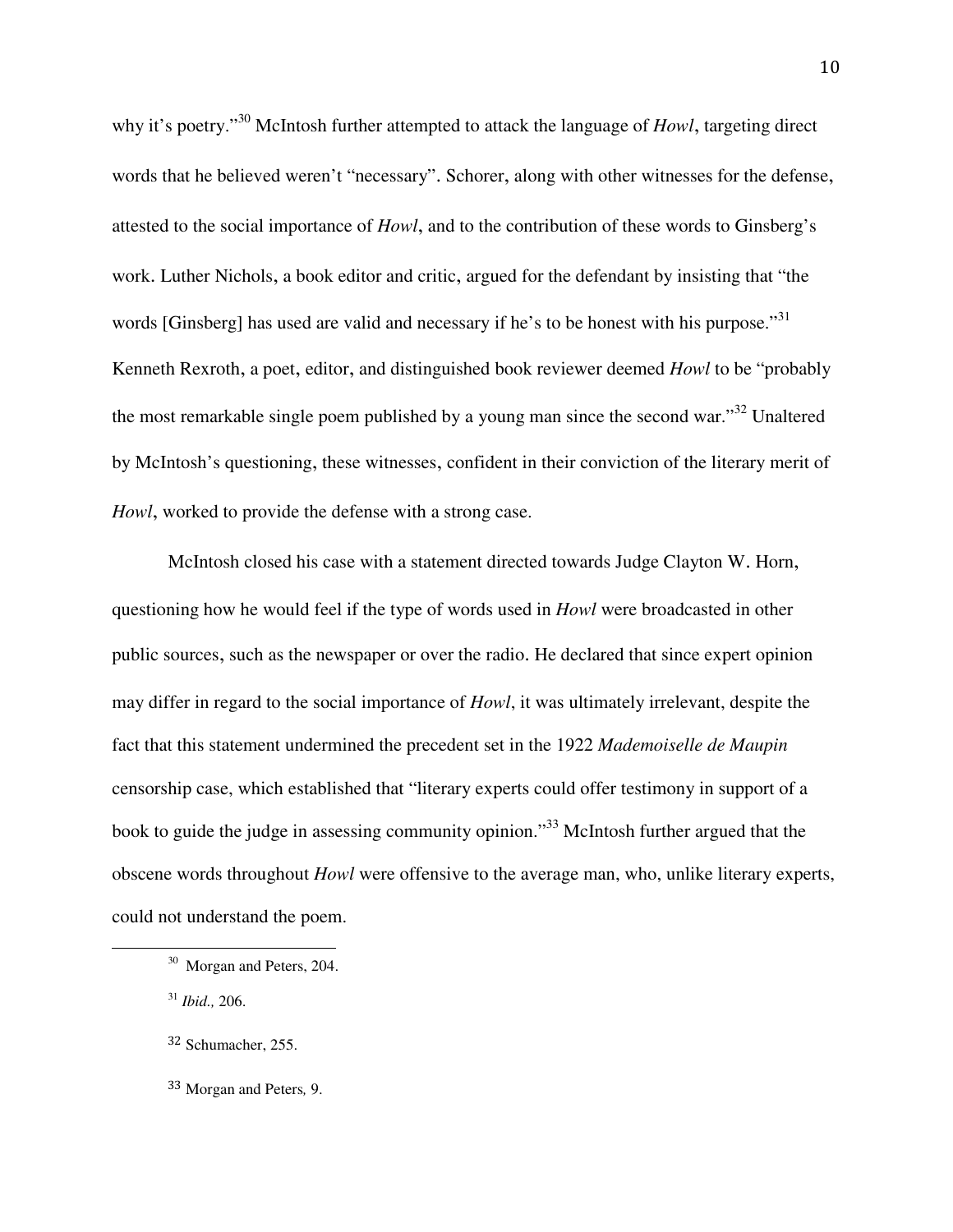Ehrlich countered this, stating that *Howl* was not obscene because it did not arouse lustful thoughts in readers, and could only be found "dirty" by those who were purposefully searching to uncover salacious material.<sup>34</sup> Many literary classics, Ehrlich declared, had been rejected by individuals who condemned everything they could not understand, despite the presence of definite scholarly value. The fact that a work contains words unappealing to some, or which are related to sex or sexuality, should not undermine the meaning of the literature. Allen Ginsberg did not write *Howl* to corrupt the minds of his readers, but instead to detail his own experiences: his pain and his reality and his survival. Ehrlich emphasized this perspective as he closed with the statement: "let there be light…let there be no running from non-existent destroyers of morals. Let there be honest understanding."<sup>35</sup> Allen Ginsberg's work was never intended to be a howl of demoralization, but a howl of human suffering, exposing itself to a suppressed society.

Judge Horn reserved two weeks to decide the verdict of the trial, during which he read Ulysses and the court decisions regarding it, as well as other material of legal relevance.<sup>36</sup> In his decision, he emphasized the importance of the freedoms of speech and press, stating that they "are inherent in a nation of free people" and "must be protected if we are to remain free, both individually and as a nation."<sup>37</sup> Additionally, he addressed a question that had resurfaced

 $\overline{a}$ 

<sup>37</sup> Morgan and Peters*,* 197.

<sup>34</sup> Ibid., 207.

<sup>35</sup> *Ibid.,* 

<sup>36</sup>*.* The *Ulysses* trial determined that a work must be judged as a whole, and not exclusively by certain words or passages; *Ibid.,* 206*.*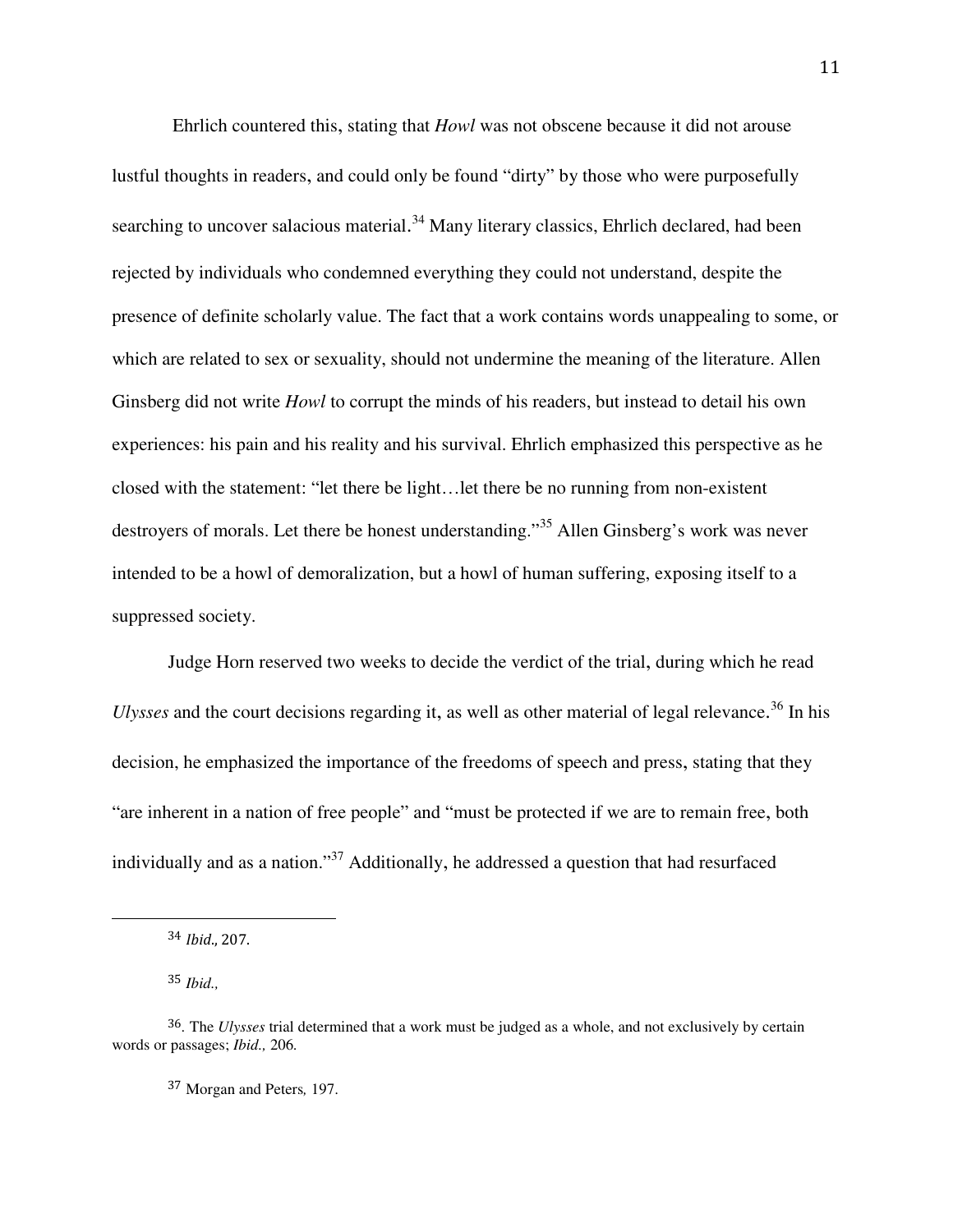throughout the trial: could a work of literature be considered obscene based on certain words, if it possessed a redeeming literary value as a whole? Judge Horn maintained that the answer was no. The distaste that a group of people holds for disagreeable words does not constitute obscenity charges. Personal dislike of the words does not mean that they are not used within other social communities, or that they do not represent a separate culture. This argument was congruent with the decision marked in the *Roth v. United States* case, which Judge Horn cited, and which determined that a work could not be declared obscene unless it was entirely lacking in social importance.<sup>38</sup> Horn's verdict reinforced this standard by favoring freedom of expression, and recognizing the significance of *Howl*. He likewise asserted that, although the targeted words could be potentially substituted, the meaning and value of the work would be diminished as a consequence. As Judge Horn phrases: "Would there be any freedom of press or speech if one must reduce his vocabulary to vapid innocuous euphemism? An author should be real in treating his subject and be allowed to express his thoughts and ideas in his own words."<sup>39</sup> Moreover, he declared that in order for a work to be deemed obscene, it must create lustful and corrupted thoughts in its readers. By this reasoning, *Howl* could not be considered obscene, since, through its "vulgar" language, it creates the opposite impression. Horn added that, due to the flexibility of censorship standards, the people are ultimately responsible for determining what should and shouldn't be made available to the public. Even more, they are responsible for monitoring that

<sup>38</sup> *Roth v. United States:* Roth operated a book selling business and had been charged with mailing obscene material. He lost the case, but the court decision set the precedent that literature is protected under the First Amendment, and that Congress only has the right to ban material if it is utterly lacking in social relevance. The case of *Roth v. United States* took place in 1956 and, as a result, the *Howl* obscenity trial proved to be the first test of its credibility; George Mason University, *People of California vs. Lawrence Ferlinghetti* (San Francisco, 1957), 6.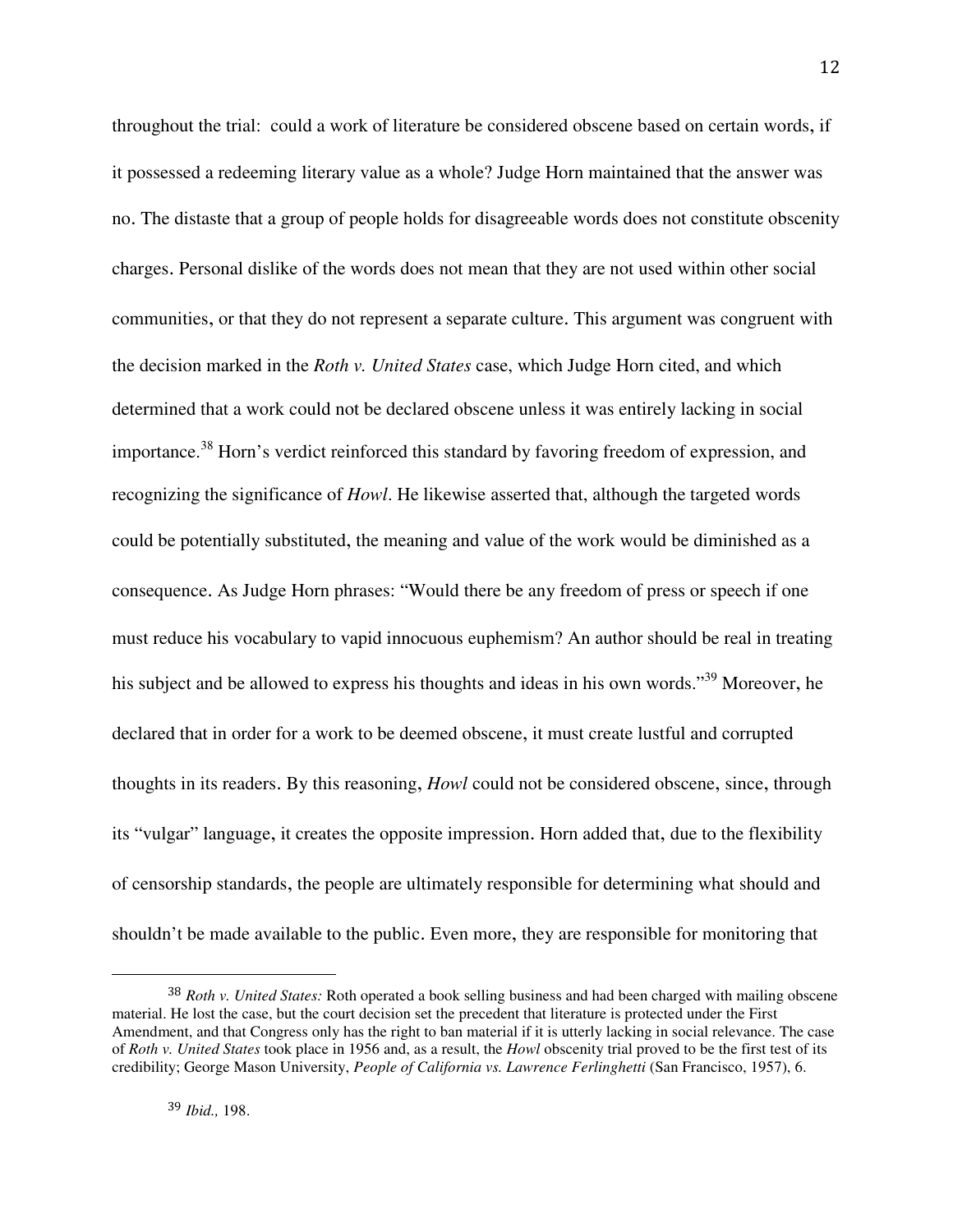the Government in its interpretation of these laws: they possess the ability to guide the severity of censorship standards. "To act otherwise", stated Judge Horn, "would destroy our freedoms of free speech and press."<sup>40</sup>

 The court decision made in the *Howl* obscenity trial was influential in a number of ways. It enforced previous aspects of existing obscenity laws, such as the fact that a piece of literature must be deemed obscene as a whole, or that literary experts could offer their opinion in support of the value of a work.<sup>41</sup> It also represented a transfer of cultural values, shifting from a public interest in tradition to an importance placed on freedom. But more than these impacts, the court ruling made in the 1957 *Howl* obscenity trial was essential for liberating the use of sexual references in literature.

 By the time Allen Ginsberg wrote *Howl*, much of the stigma revolving sexual explicitness remained in American minds. The liberality of the San Francisco community provided Ginsberg with an adequate environment to express his work, but the confiscation of *Howl* exhibited the lasting mentality set by the Comstock Laws, and the need to purge all publications of sexually charged material. Even more, *Howl* did not depict exclusively heterosexual actions, but also homosexual activity, which was even less tolerated by censorship standards. Yet, despite the history of sexual suppression that led up to the *Howl* obscenity trial, *Howl* was not declared obscene. This victory, in the name of the first amendment, set a new standard of tolerance for sexual explicitness in literature, which not only represented the shifting public mindset caused by the beat generation, but also further allowed the prosperity of human expression in written work.

-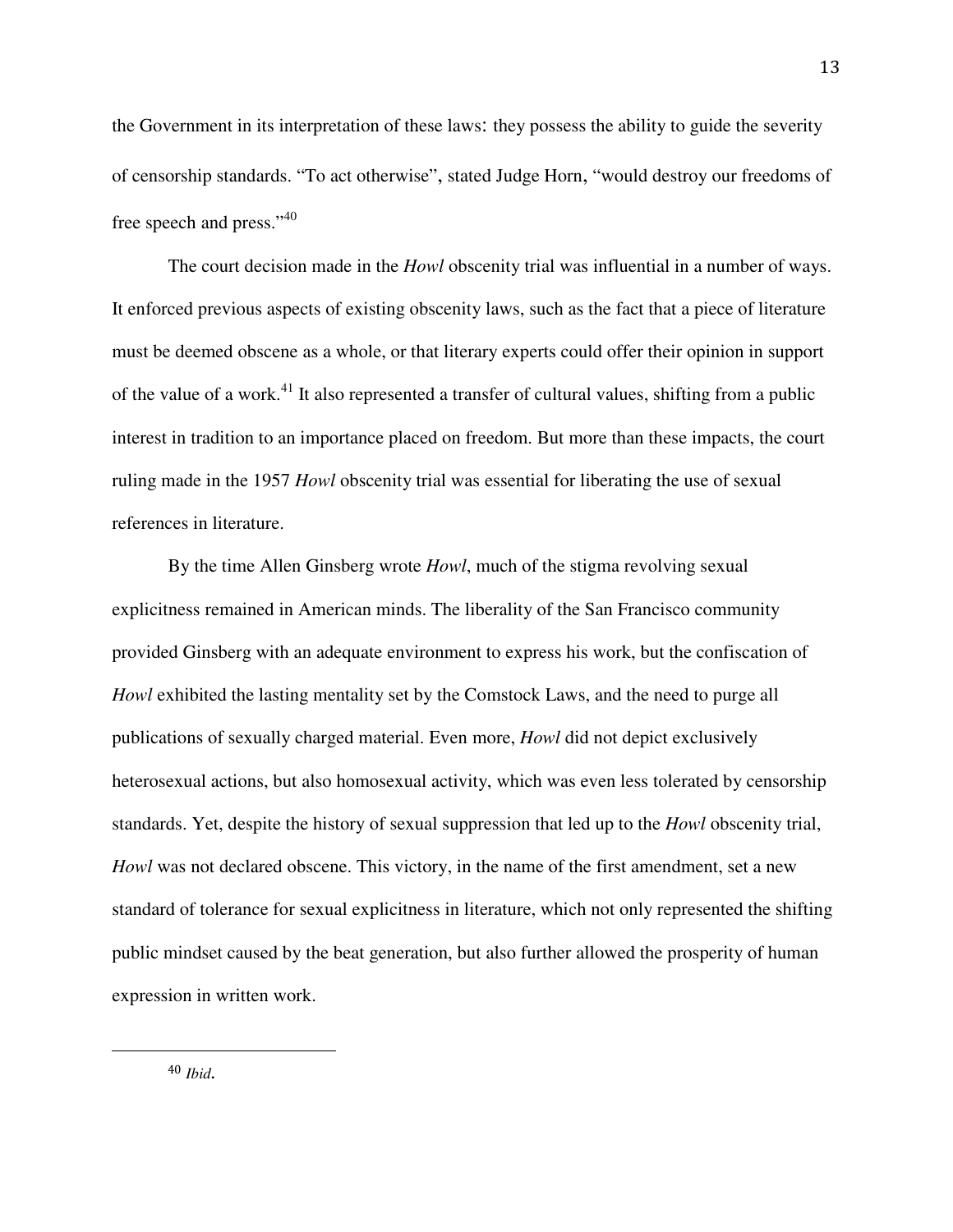Judge Clayton W. Horn had made a point of declaring that although the creators of the First Amendment knew that disagreement that may result from unconventional ideas, "they chose to encourage a freedom which they believed essential if vigorous enlightenment was ever to triumph over slothful ignorance."<sup>42</sup> *Howl,* as a work, precisely exemplified this statement, as it expressed unconventionality in a multitude of ways. On the most basic level, Howl's structure differed from traditional poetry. It used long, run on sentences, which reflected the style of Jack Kerouac's "spontaneous prose", a literary byproduct of the Beat Generation. Although not the primary concern, Ginsberg's untraditional style worked against him, as his work was confronted with those who were accustomed to a more confined, less blatant form of poetry. Especially among those of the older, more conventionalist generation, Ginsberg's poetry appeared to be an unserious attempt, which detracted from what it was wholly attempting to express. Nonetheless, this structure would not have been a problem had it not been for the untraditional language that Ginsberg utilized. McIntosh, in his questioning, drew attention to the phrases in *Howl* that he deemed to be inappropriate: "'who blew and were blown by those human seraphim, the sailors, caresses of Atlantic and Caribbean love.' Now you do understand, of course, what 'blew' and 'blown' mean?"<sup>43</sup> McIntosh attempted to pinpoint these phrases, so as to build his case off of the obscenity of this particular language. In the past, this may have worked. In 1881, even Walt Whitman's *Leaves of Grass* had caused enough uproar to be banned due to its sexual references and sensuality. And within the 20<sup>th</sup> century, *Ulysses*, by James Joyce, had been banned in 1920 due to its sexually explicit scenes, although they were largely metaphorical. Yet, in 1957, the mere vulgarity of the language was not enough to declare obscenity.

-

<sup>42</sup> *People of California vs. Lawrence Ferlinghetti,* 4.

<sup>43</sup> Morgan and Peters, 146.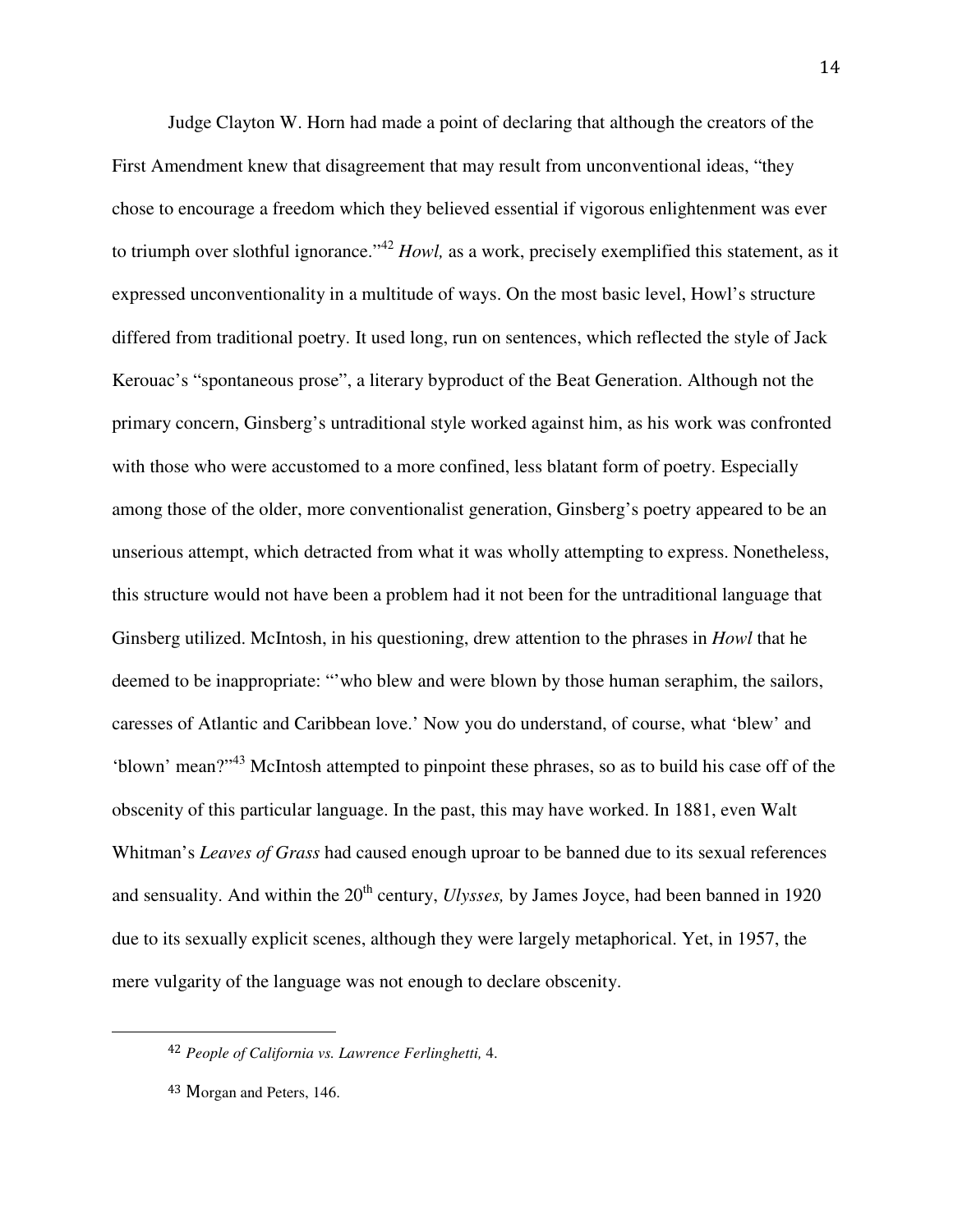McIntosh, in his closing argument, made a final attempt at this angle, stating: "*Howl*  contains words, if by themselves…are definitely obscene."<sup>44</sup> But this statement held no weight in the court. If McIntosh had proved anything, it was the weakness of judging mere words, since "obscene" words could not singularly arouse prurient interest if that was not the intention of the literature. Judge Horn cemented this in his decision when he declared, "to determine whether a book falls within the condemnation of the statute, an evaluation must be made of the extent to which the book as a whole would have a demoralizing effect on its readers, specifically respecting sexual behavior."<sup>45</sup> Sexuality in literature could not be banned merely because it was referenced. This precedent represented a definite variation from the Comstock Laws, which extended to the point of limiting sexual references even for education purposes. Although disapproval of these vulgar or sexual phrases may have remained in the minds of Americans, the tolerance of this language was essential to the protection of their First Amendment rights.

Even more, sexual explicitness could rightfully exist as long as it served some sort of purpose, or provided "social importance." *Howl* provided a proper illustration of this criterion. Although it contained language that was considered crude, it was not written solely to emphasize this language, or to arouse prurient interest in its readers. It referenced untraditional sexual acts, but was far from pornography. The difference lay in the intention of the work. During the trial Mark Schorer testified to the essentiality of Ginsberg's language, asserting that Ginsberg "uses the rhythms of ordinary speech, the language of vulgarity…the language of the street, which is absolutely essential to the esthetic purpose of his work."<sup>46</sup> Although some may have considered

<sup>44</sup> *Ibid.,* 183.

<sup>45</sup> *People of California vs. Lawrence Ferlinghetti,* 9.

<sup>46</sup> Morgan and Peters, 136.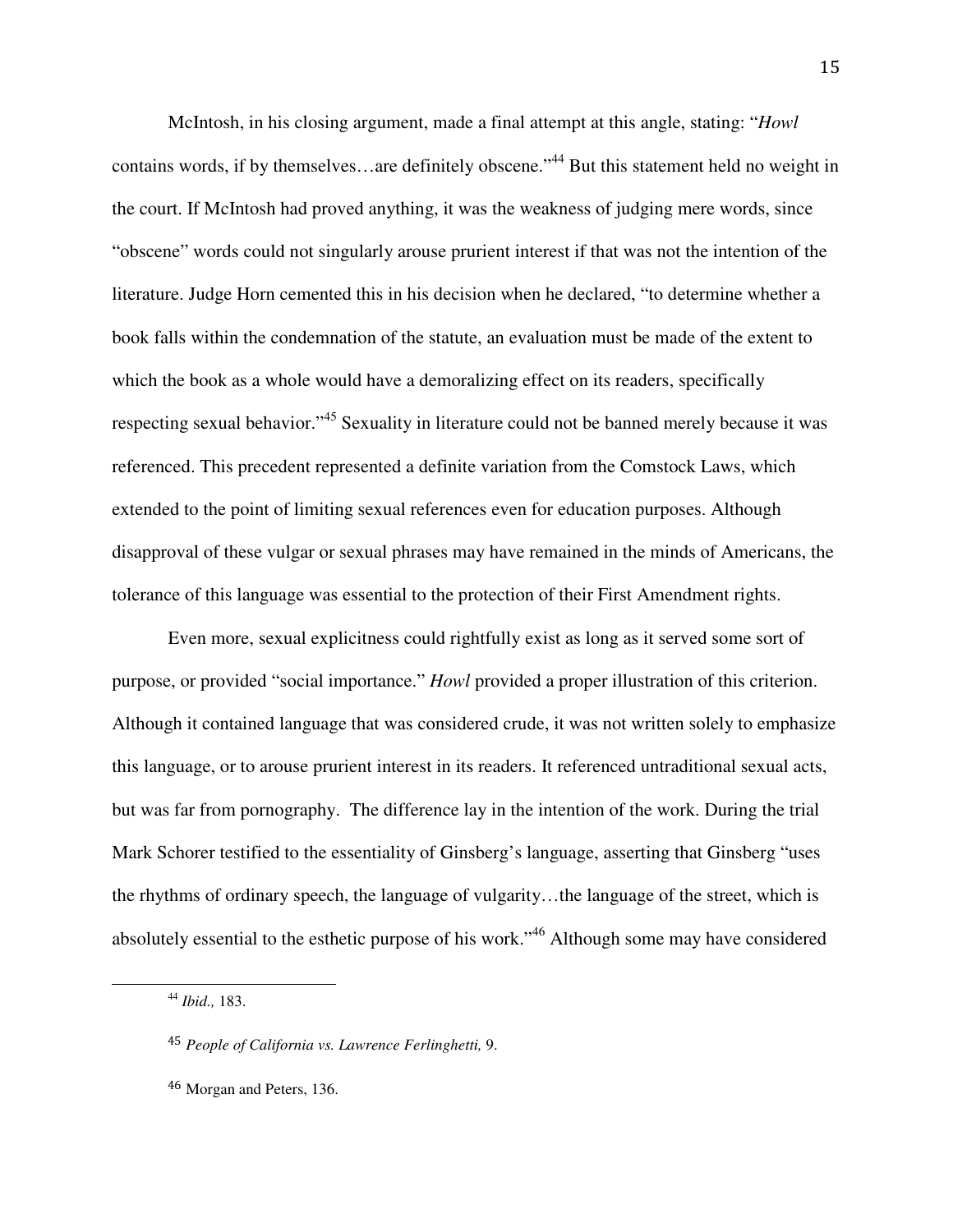his word choice indecent, it was not lacking in social relevancy. In fact, the language Ginsberg utilized worked to exemplify the essence of his work. *Howl'*s representation of beat culture, and its purpose of documenting the struggle of an American man during this time period, provided it with undeniable social importance. Judge Horn honored this in his decision by stating "the theme of *Howl* presents 'unorthodox and controversial ideas.' Coarse and vulgar language is used in treatment and sex acts are mentioned, but unless the book is entirely lacking in 'social importance' it cannot be held obscene."<sup>47</sup> This decision dramatically enforced the tolerance of sexual implications. Where before sexual references had been censored, there now persisted the freedom for an author to incorporate sex into their work as much as they deemed necessary, as long as their effort possessed redeeming social importance. No longer could serious works of literature be censored for their sexually explicit language: they were liberated from their puritanical confines.

 One of the greatest arguments opposing *Howl* had been that its "obscene" language would have a negative effect on the community. But although it was the "average man" that McIntosh had been claiming to protect by censoring *Howl*, "the average man" seemed to have no grievances over the outcome of the trial. An article published in the *San Francisco Chronicle*  following the trial was titled "'Howl' Decision Landmark of Law", and emphasized public concurrence with Judge Horn's decision, stating: "we find the decision sound and clear, foursquare with the Constitution and with the letter and spirit of various courts that have heretofore found the outcries of censorship lacking virtue."<sup>48</sup> Likewise, another article in the *San Francisco News* applauded Judge Horn, asserting that he had "conducted the proceedings with

<sup>47</sup> *People of California vs. Lawrence Ferlinghetti,* 5.

<sup>48</sup> "'Howl' Decision Landmark of Law," *San Francisco Chronicle,* (October 1957) as seen in Morgan and Peters, 123.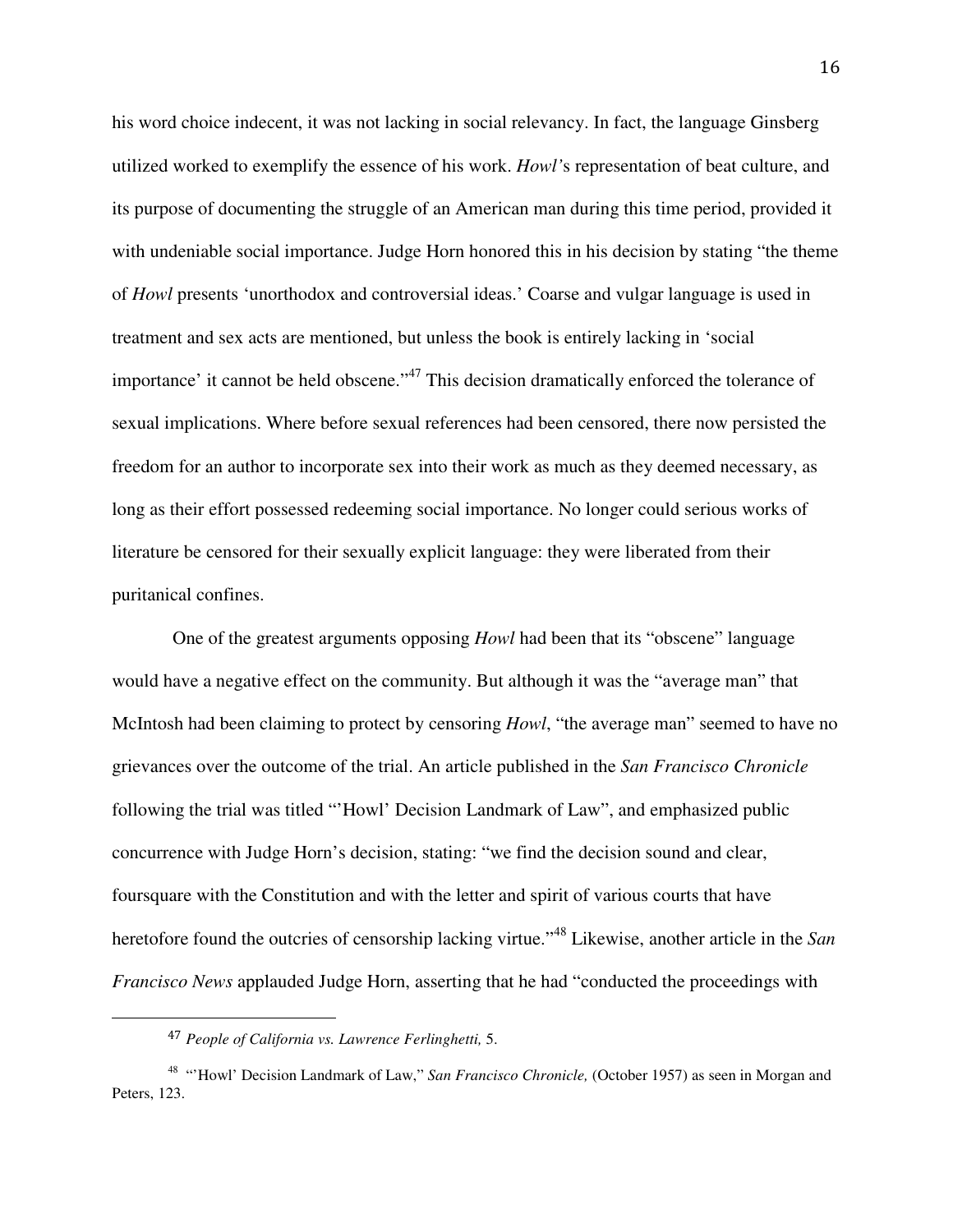intellectual agility and a nice sense of fairness."<sup>49</sup> Public opinion evidently supported the trial rulings, and not exclusively in the liberal climate of San Francisco. While the trial was largely a local issue, it also attracted national attention. Both *Life* and *Time* magazine constructed articles publicizing the Howl trial, and a review of Howl itself was run in *The New York Times.<sup>50</sup>* People everywhere no longer felt the need to be protected from sexual references in literature, but instead were intrigued by the triumph of free expression. *Howl* represented a fight against classic literary oppression. As a leading work of the San Francisco Renaissance, it helped to inspire the San Francisco community, not to demoralize it.<sup>51</sup> By 1957, Americans were not afraid of sex, they were afraid of encroachment on their rights, on their freedom of expression and access to literature.

The effects of the *Howl* trial were not only publicly apparent, but were also legally influential. Preceding the trial, Captain William Hanrahan had threatened a long list of literature that was to be confiscated if *Howl and Other Poems* was officially deemed obscene. Correspondingly, had Judge Horn decided against *Howl*, the result was likely to have been many more ensuing obscenity cases, and many more books taken off of shelves. But, as the opposite occurred, the opposite also became true: banned books became liberated of their obscenity charges. In 1960, three years after the *Howl* verdict, *Lady Chatterley's Lover*, by D.H. Lawrence,

<sup>49</sup> "Judge Rules 'Howl' Not Obscene; "Heal the Breach,'" *San Francisco News,* (October 1957) as seen in Morgan Peters, 121.

<sup>&</sup>lt;sup>50</sup> *Time* magazine failed to actually run the article, but had originally contacted Ginsberg "because of the media interest in the upcoming trial"; Kayla Danielle Meyers, "'Obscene Odes on the Windows of the Skull': Deconstructing the Memory of the Howl Trial of 1967" (Bachelor of Arts in American Studies, The College of William and Mary, 2013), 25; Richard Eberhart, "West Coast Rhythms,"*The New York Times Book Review,*  September 2, 1956.

<sup>51</sup> The San Francisco Renaissance was a literary (and largely poetic) movement, which followed the *Howl* Trial in San Francisco. It consisted of San Francisco bohemians who pursued a liberal lifestyle.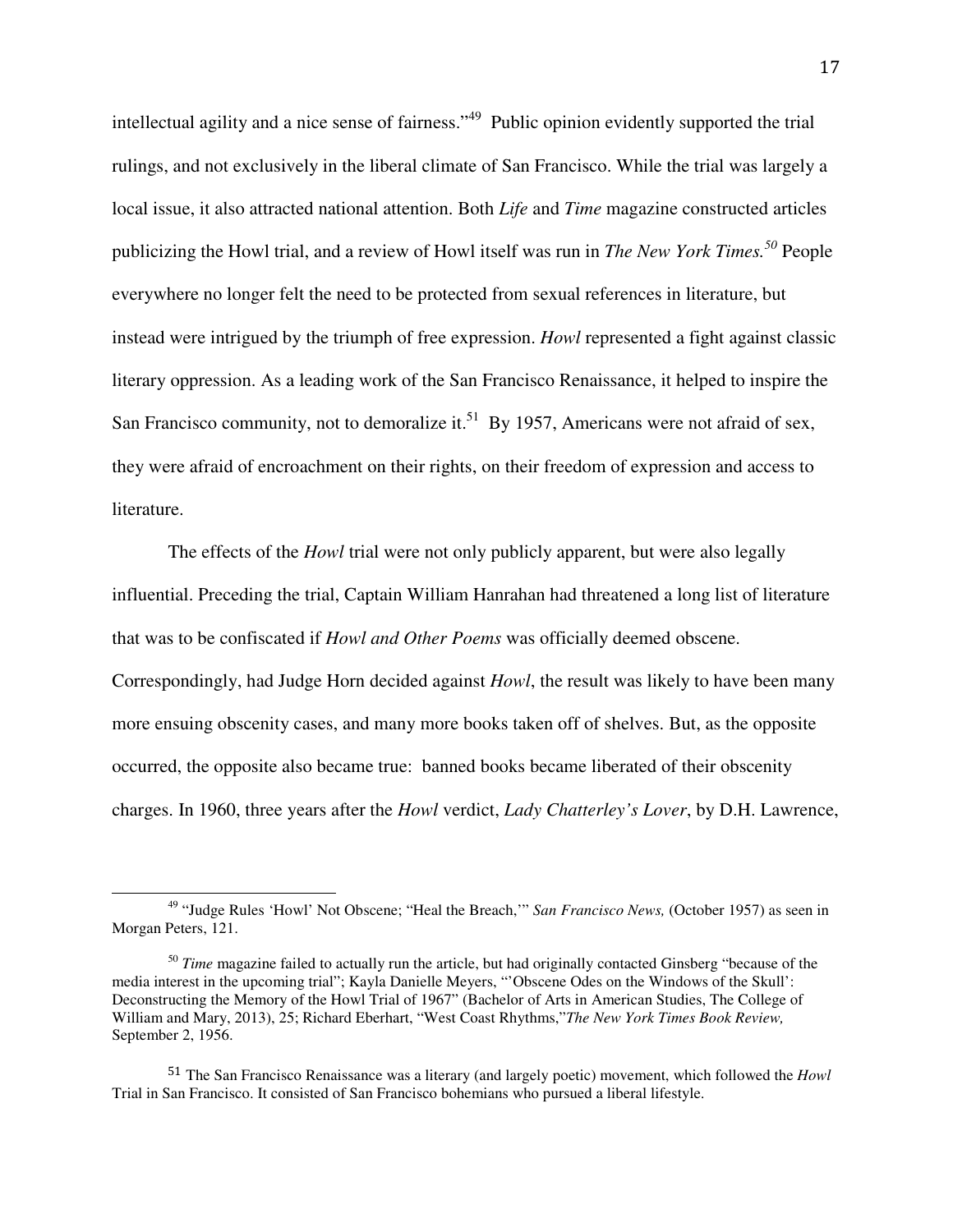became unbanned as a result of the *Grove Press v. Christenberry* case.<sup>52</sup> This work, although highly respected, had been banned in 1929 for sexually explicit language. A year later, *Tropic of Cancer*, by Henry Miller, was likewise unbanned, as it had faced obscenity charges for the same reason. <sup>53</sup> *Tropic of Cancer* had been originally banned in 1934, but was brought to trial in 1953. Nonetheless, the charges were not cleared until after the *Howl* trial, in 1961.<sup>54</sup> *Howl* had represented a liberation of sexual references from censorship, so it only made sense that other works confined by similar charges would be liberated as well. Like *Howl,* these works were not efforts at pornography, but serious literature that expressed themes outside of sexuality, although their sexual references were essential to the meaning as a whole. The freedom of expression returned to these works was directly correlated to the victory of the *Howl* trial. No longer would either the courts of the public allow the serious intentions of a work to be undermined by the sexual implications that it possessed.

At one point during the trial, Luther Nichols, a witness for the defense, declared:

Here I think the best possibility now in *Howl'*s survival is for its value as a bit of literary history. I think this case will draw attention to it. It, perhaps, will have a wider readership than it might otherwise have had, and may go down in history as a stepping-stone along the way to greater or lesser liberality in the permitting of poems of its type expression.<sup>55</sup>

Nichols proved to provide an accurate prediction of the lasting significance of *Howl*. At the time of the obscenity trial, the ruling possessed the power to either sway future obscenity cases towards traditional literary oppression, or towards an increasingly liberal mentality regarding

<sup>53</sup> *Ibid.,* 11.

54 *Ibid.* 

<u>.</u>

<sup>55</sup> *Ibid.,* 150.

<sup>52</sup> Morgan and Peters, 10.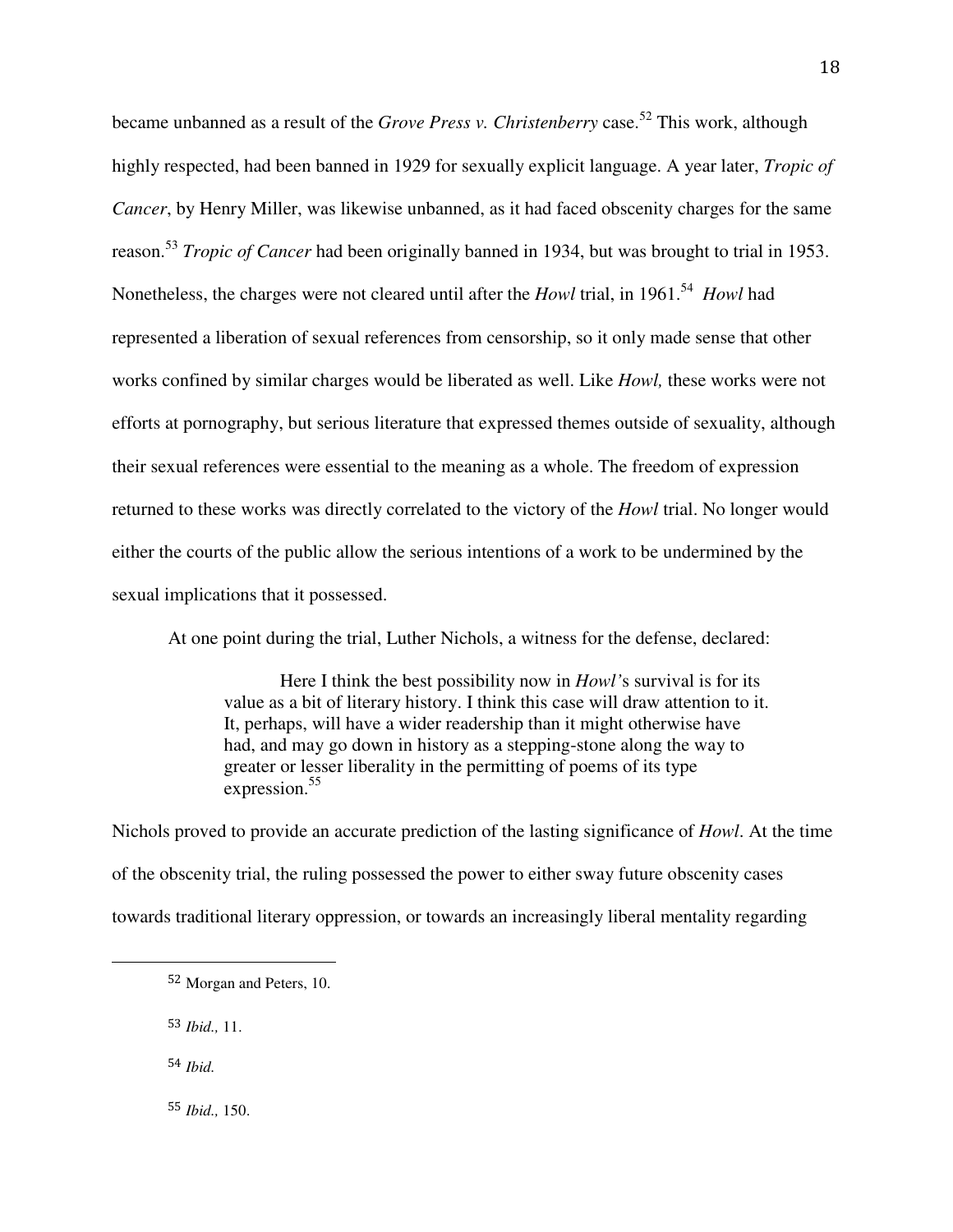obscenity. Thus, the *Howl* trial became a howl of free expression. Not only did *Howl*, as a work, introduce an alternative style of writing structurally, it utilized untraditional language, which eventually set the precedent that this language was protected under the relevancy of its use. Words employed due their prevalence in a certain culture could no longer fall victim to censorship at the hands of individuals of a different social mindset. Moreover, works of literature could now escape unreasonable censorship if they contained themes of the slightest social significance. This differed vastly from the past, where serious literature could be banned based on minor sexual references. The shift in the censorship standard that the *Howl* trial enacted worked to promote artistic freedom: authors were now able to write candidly, without the need to censor their own work of sexual expression for fear of legal restriction. The public concurred with this liberal shift towards literary freedom, as demonstrated by public interest in the *Howl*  trial, and the largely positive response to its verdict. The widespread acceptance of this anticensorship culture similarly displayed itself through the unbanning of books that had been banned by previous standards. In 1966, the ban became lifted from John Cleland's *Fanny Hill: Memoirs of a Woman of Pleasure*, the work which had originally sparked censorship for obscenity.<sup>56</sup> Obscenity-based censorship had come full circle, and, as a result of the *Howl* obscenity trial, free expression had won out. It had been a movement towards sexual liberation in literature, and yet, it had not been about the act of sex at all. More, it had been about the humanistic qualities that sex represented: human expression, intimacy, love. Allen Ginsberg comprehended that the communication of these characteristics was essential to the human existence. *Howl* has been credited with many titles: it was a howl of suffering, it was a howl of bitterness, it was a howl of free expression. But it was also a howl of victory: a triumphant win

<sup>56</sup> *Ibid.,* 5.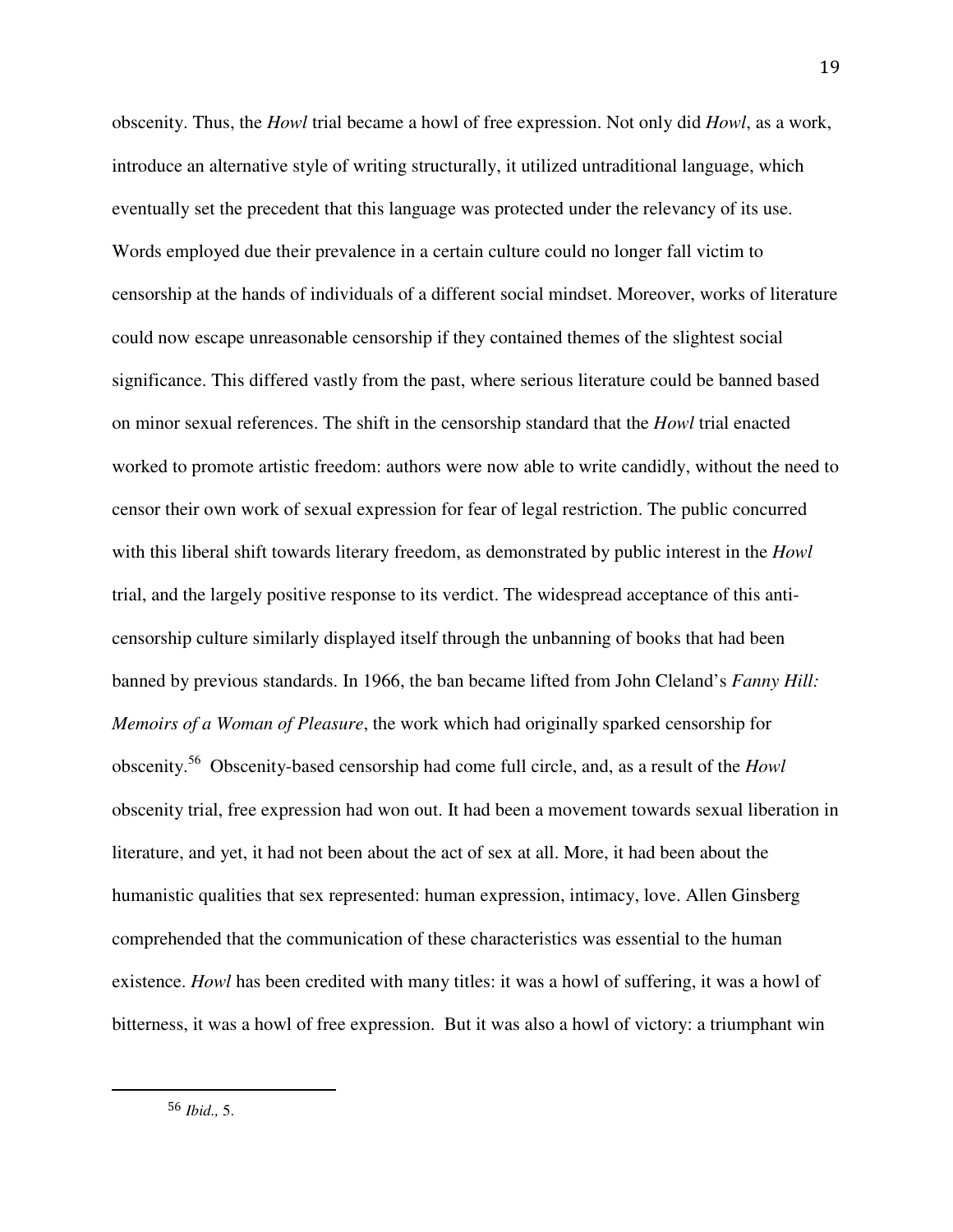over those who aimed to take the civil liberty of free expression, and smash it to muted, inoffensive bits.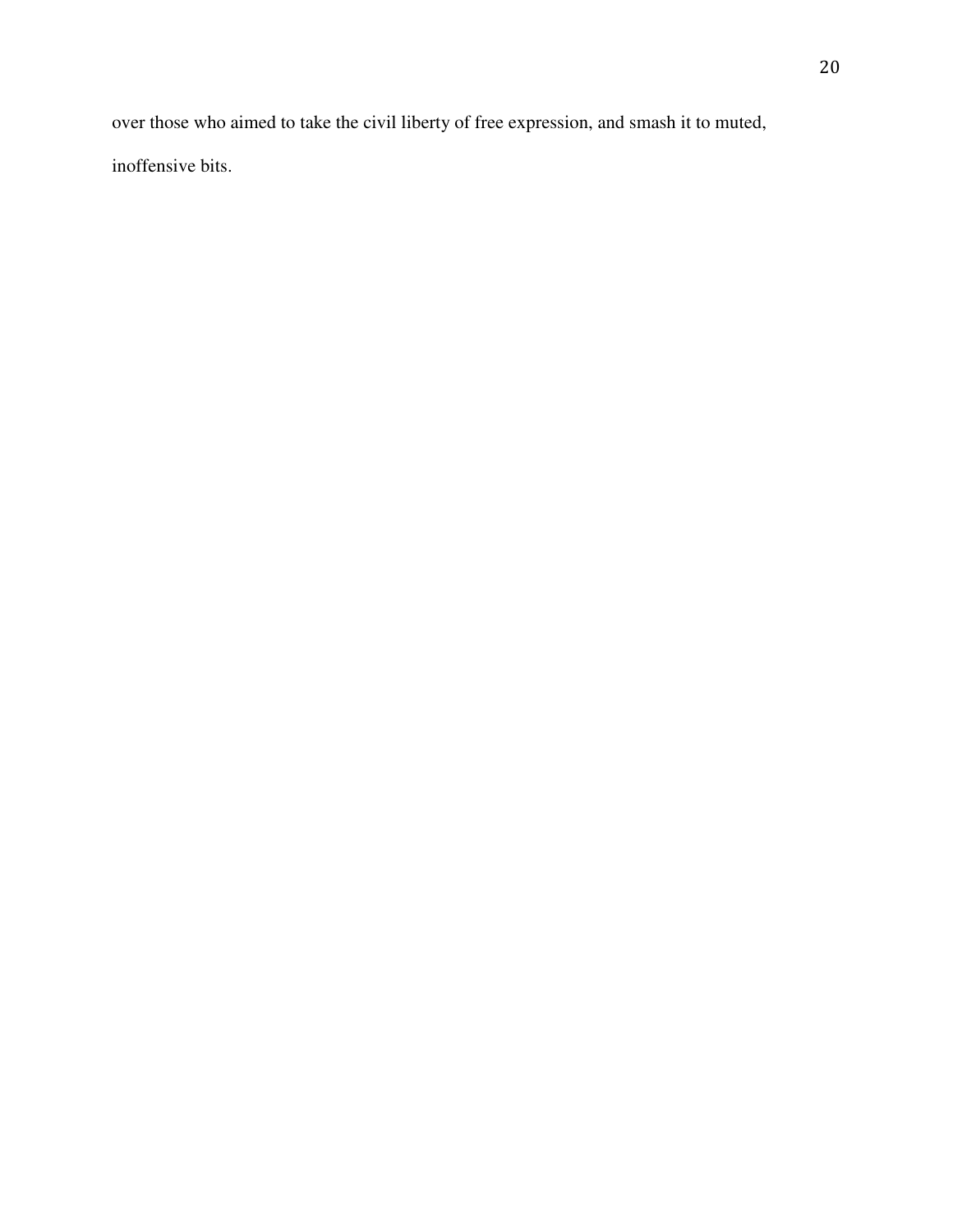## BIBLIOGRAPHY

- Allyn, David. *Make Love, Not War, The Sexual Revolution: An Unfettered History.* New York: Routledge, 2001.
- American Library Association, Intellectual Freedom and Censorship Q&A [article on-line] Chicago, IL: American Library Association, 1996-2015, accessed 8 February 2015; available from http://www.ala.org/advocacy/intfreedom/censorshipfirstamendmentissues/ifcens **orshipqanda**
- Eberhart, Richard. "West Coast Rhythms,"The New York Times Book Review, September 2, 1956.
- Evans, Mike. The Beats: From Kerouac to Kesey, an Illustrated Journey through the Beat Generation. London: Running Press, 2007.
- Feldman, Gene., and Max Gartenberg. The Beat Generation and the Angry Young Men. New York: The Citadel Press, 1958.
- George Mason University, People of California vs. Lawrence Ferlinghetti. San Francisco, 1957.
- George-Warren, Holly. The Rolling Stone Book of the Beats. New York: Rolling Stone Press, 1999.
- Ginsberg, Allen. *Howl and Other Poems*. San Francisco: City Lights Books, 1956.
- Graham, Ruth, "How 'Fanny Hill' Stopped the Literary Censors" [article on-line] Boston, MA: The Boston Globe, July 2013, accessed February 201; available from http://www.bostonglobe.com/ideas/2013/07/06/ how-fanny-hill-stopped-literarycensors/YEx9KPuHMv5O5avhB87MeI/story.html

Kohler, Michael., and Allen Ginsberg. Snapshot Poetics. New York: Chronicle Book, 1993.

- Meyers, Kayla Danielle. "'Obscene Odes on the Windows of the Skull': Deconstructing the Memory of the Howl Trial of 1967." Senior Thesis for Bachelor of Arts in American Studies, The College of William and Mary, 2013.
- Morgan, Bill., and Nancy J Peters. *Howl on Trial: The Battle for Free Expression.* San Francisco: City Lights Books, 2006.
- Schumacher, Michael. Dharma Lion: A Biography of Allen Ginsberg. New York: St. Martins Press, 1992.